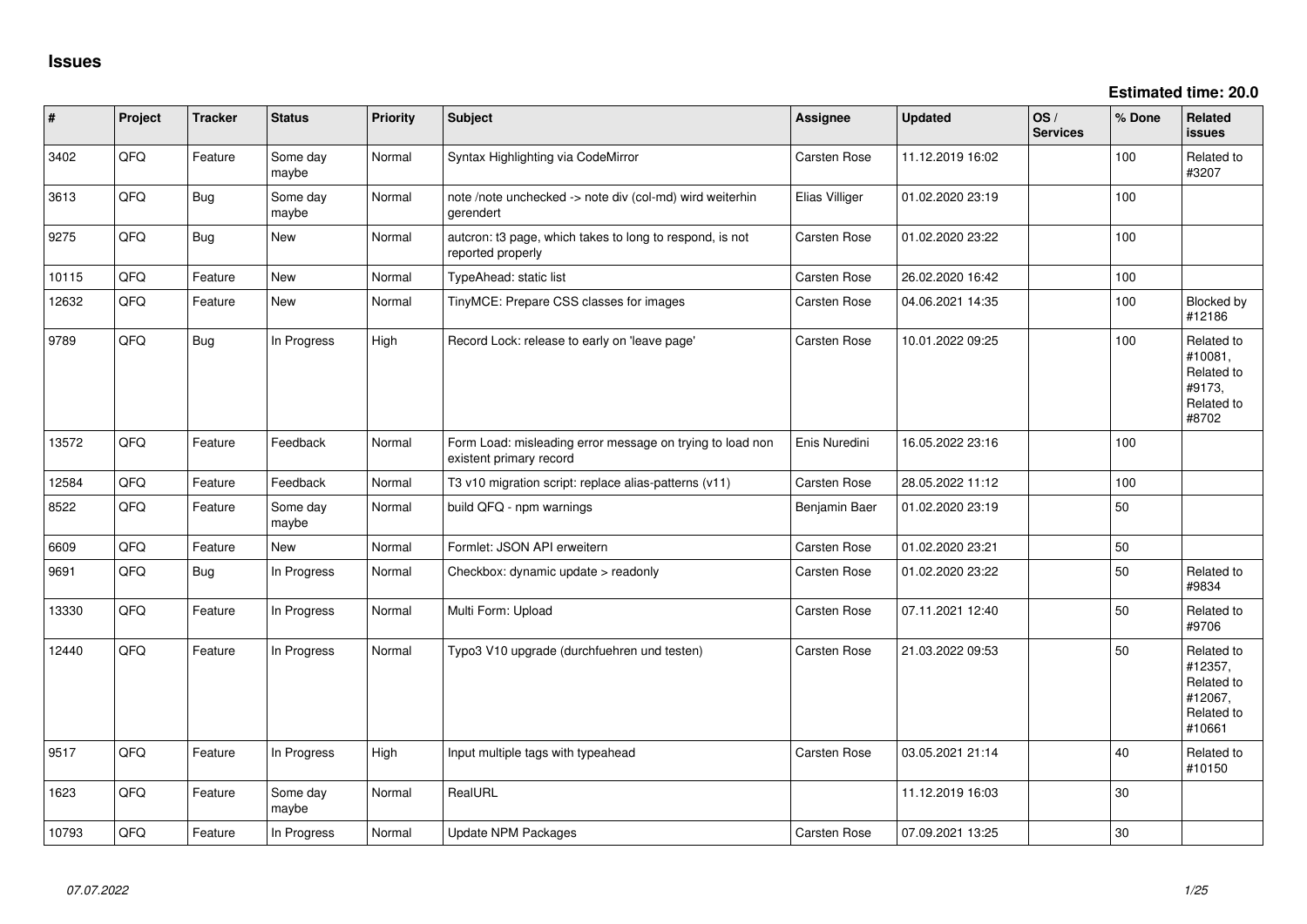| #    | Project | <b>Tracker</b> | <b>Status</b>     | <b>Priority</b> | <b>Subject</b>                                                                                      | <b>Assignee</b>   | <b>Updated</b>   | OS/<br><b>Services</b> | % Done      | Related<br>issues   |
|------|---------|----------------|-------------------|-----------------|-----------------------------------------------------------------------------------------------------|-------------------|------------------|------------------------|-------------|---------------------|
| 2665 | QFQ     | Bug            | Priorize          | Normal          | Dynamic Update funktioniert nicht, wenn beim<br>entsprechenden FormElement eine size angegeben ist. | Benjamin Baer     | 03.01.2022 08:12 |                        | 30          |                     |
| 8316 | QFQ     | Bug            | Feedback          | Normal          | Documentation/Behaviour for Nested Queries and<br>Record-Store confusing                            | Nicola Chiapolini | 20.11.2019 09:14 |                        | $\mathbf 0$ |                     |
| 9579 | QFQ     | Feature        | Some day<br>maybe | Normal          | Multiform with Process Row                                                                          | Carsten Rose      | 11.12.2019 16:01 |                        | $\Omega$    |                     |
| 9704 | QFQ     | Feature        | Some day<br>maybe | Normal          | Thumbnails Generieren beim Splitten von PDF Files                                                   | Carsten Rose      | 11.12.2019 16:01 |                        | $\Omega$    |                     |
| 8106 | QFQ     | <b>Bug</b>     | Some day<br>maybe | Normal          | Dynamic Update: Feld kann nicht auf empty zurückgesetzt<br>werden                                   | Carsten Rose      | 11.12.2019 16:01 |                        | $\mathbf 0$ |                     |
| 8892 | QFQ     | Feature        | Some day<br>maybe | Normal          | Display and Edit SQL Comments in Form Editor                                                        | Carsten Rose      | 11.12.2019 16:01 |                        | $\Omega$    |                     |
| 8894 | QFQ     | Feature        | Some day<br>maybe | Normal          | Documentation Tags Usable in QFQ Application                                                        | Carsten Rose      | 11.12.2019 16:01 |                        | $\Omega$    |                     |
| 9020 | QFQ     | Bug            | Some day<br>maybe | Normal          | radio mit buttonClass und dynamicUpdate lassen sich nicht<br>kombinieren                            |                   | 11.12.2019 16:01 |                        | $\Omega$    |                     |
| 6992 | QFQ     | Feature        | Some day<br>maybe | Normal          | DB exception: Syntax Highlight                                                                      |                   | 11.12.2019 16:01 |                        | $\Omega$    | Related to<br>#5450 |
| 7106 | QFQ     | Feature        | Some day<br>maybe | Normal          | Beispiel Nummerierung von Rows in Report                                                            |                   | 11.12.2019 16:01 |                        | $\Omega$    |                     |
| 7105 | QFQ     | Feature        | Some day<br>maybe | Normal          | Beispiel wie man in einer zweiten Tabelle speichert.                                                |                   | 11.12.2019 16:01 |                        | $\mathbf 0$ |                     |
| 7104 | QFQ     | Feature        | Some day<br>maybe | Normal          | Manual: hint about escaping if '\r' appears in mail body                                            |                   | 11.12.2019 16:01 |                        | $\mathbf 0$ |                     |
| 7108 | QFQ     | Feature        | Some day<br>maybe | Normal          | QFQ Wrap Elements                                                                                   |                   | 11.12.2019 16:01 |                        | $\mathbf 0$ |                     |
| 7107 | QFQ     | Feature        | Some day<br>maybe | Normal          | Showcase Registration Tool: Anmeldung / Administration :<br>Liste Anmeldungen / Emaileinaldung      | Carsten Rose      | 11.12.2019 16:01 |                        | $\mathbf 0$ |                     |
| 7336 | QFQ     | Feature        | Some day<br>maybe | Normal          | PDF Upload: disallow PDFs with specific Meta information                                            | Carsten Rose      | 11.12.2019 16:01 |                        | $\Omega$    |                     |
| 5783 | QFQ     | Feature        | Some day<br>maybe | Normal          | <b>BPMN View/Edit</b>                                                                               |                   | 11.12.2019 16:02 |                        | $\Omega$    |                     |
| 6083 | QFQ     | Feature        | Some day<br>maybe | Normal          | Dynamic Update: Value Check via SQL                                                                 |                   | 11.12.2019 16:02 |                        | $\mathbf 0$ |                     |
| 6299 | QFQ     | Feature        | Some day<br>maybe | Normal          | Attack detection: log table with invalid SIP access                                                 |                   | 11.12.2019 16:02 |                        | $\mathbf 0$ | Related to<br>#3947 |
| 6288 | QFQ     | Feature        | Some day<br>maybe | Normal          | Best Practice: Erklaeren wie man ein Formular ganz in 'weiss'<br>erstellen kann                     |                   | 11.12.2019 16:02 |                        | $\Omega$    |                     |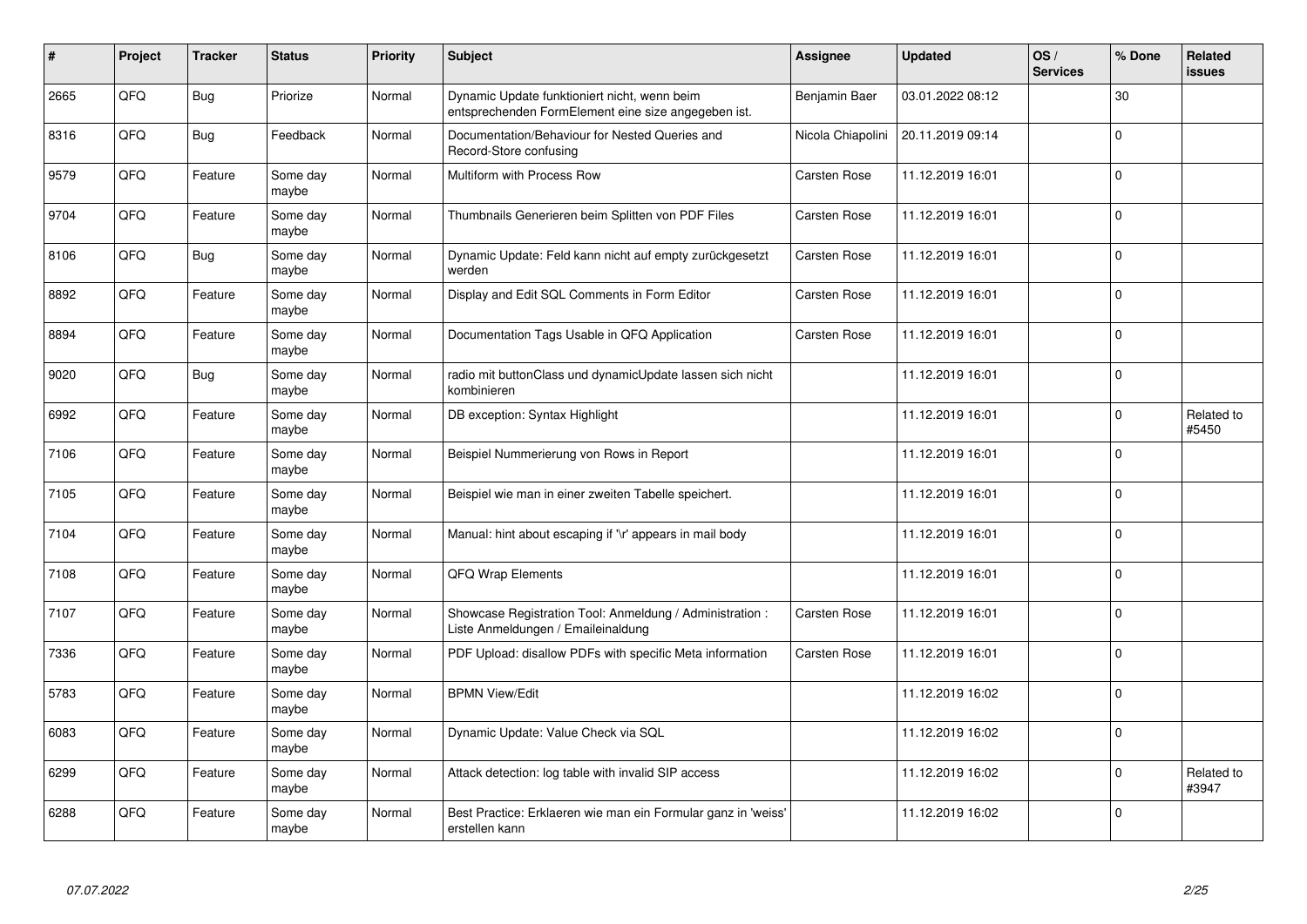| #    | Project    | <b>Tracker</b> | <b>Status</b>     | <b>Priority</b> | <b>Subject</b>                                                                                                                | <b>Assignee</b>     | <b>Updated</b>   | OS/<br><b>Services</b> | % Done      | Related<br>issues   |
|------|------------|----------------|-------------------|-----------------|-------------------------------------------------------------------------------------------------------------------------------|---------------------|------------------|------------------------|-------------|---------------------|
| 6515 | QFQ        | Feature        | Some day<br>maybe | Normal          | Formular: Felder dynamisch ein/ausblenden                                                                                     |                     | 11.12.2019 16:02 |                        | $\Omega$    |                     |
| 6715 | QFQ        | Feature        | Some day<br>maybe | Normal          | Code-Refactoring: dbArray vereinheitlichen                                                                                    | Carsten Rose        | 11.12.2019 16:02 |                        | $\mathbf 0$ |                     |
| 4349 | QFQ        | Feature        | Some day<br>maybe | Normal          | link download: downloaded external URL to<br>deliver/concatenate - check mimetipe and handle it correctly                     | <b>Carsten Rose</b> | 11.12.2019 16:02 |                        | $\Omega$    |                     |
| 4441 | QFQ        | Bug            | Some day<br>maybe | Normal          | \$ SERVER Vars sollten nur aus dem Store genommen<br>werden - Code entsprechend anpassen.                                     |                     | 11.12.2019 16:02 |                        | $\Omega$    |                     |
| 4420 | <b>OFO</b> | Feature        | Some day<br>maybe | Normal          | Client: Local Storage - store the changes of a form, local in<br>the browser.                                                 | Benjamin Baer       | 11.12.2019 16:02 |                        | $\Omega$    |                     |
| 4440 | QFQ        | Feature        | Some day<br>maybe | Normal          | Manual.rst: explain how to. expand PHP Session to 4h                                                                          |                     | 11.12.2019 16:02 |                        | $\Omega$    |                     |
| 4442 | QFQ        | Feature        | Some day<br>maybe | Normal          | Special Column Name: _link - new symbol G (Glyph) to<br>choose any available symbol                                           |                     | 11.12.2019 16:02 |                        | $\Omega$    |                     |
| 4444 | QFQ        | Feature        | Some day<br>maybe | Normal          | FE.type=upload: detect mime type                                                                                              |                     | 11.12.2019 16:02 |                        | $\Omega$    | Related to<br>#4303 |
| 4839 | QFQ        | Feature        | Some day<br>maybe | Normal          | qfq-handle in <head> Abschnitt</head>                                                                                         | Carsten Rose        | 11.12.2019 16:02 |                        | $\Omega$    |                     |
| 4974 | QFQ        | Feature        | Some day<br>maybe | Normal          | Long polling - inform all listening clients of changes                                                                        |                     | 11.12.2019 16:02 |                        | $\mathbf 0$ |                     |
| 4956 | QFQ        | Feature        | Some day<br>maybe | Normal          | Sendmail: Benutzerdefinierte Headers                                                                                          | Carsten Rose        | 11.12.2019 16:02 |                        | $\Omega$    |                     |
| 5160 | QFQ        | Feature        | Some day<br>maybe | Normal          | QFQ collaborative / together.js, ShareJS, y-js, collaborative,                                                                |                     | 11.12.2019 16:02 |                        | $\Omega$    |                     |
| 5129 | QFQ        | Feature        | Some day<br>maybe | Normal          | Reports: SQL fuer x Achse und y Achse                                                                                         |                     | 11.12.2019 16:02 |                        | $\mathbf 0$ |                     |
| 3291 | QFQ        | Feature        | Some day<br>maybe | Normal          | AutoCron websiteToken                                                                                                         | <b>Carsten Rose</b> | 11.12.2019 16:02 |                        | $\mathbf 0$ | Related to<br>#4250 |
| 3273 | QFQ        | Feature        | Some day<br>maybe | Low             | Dirty Flag in Form                                                                                                            | Carsten Rose        | 11.12.2019 16:02 |                        | $\mathbf 0$ |                     |
| 3285 | QFQ        | Feature        | Some day<br>maybe | Normal          | Zeichenlimit pro Feld: textarea / editor                                                                                      | Carsten Rose        | 11.12.2019 16:02 |                        | $\mathbf 0$ |                     |
| 3349 | QFQ        | <b>Bug</b>     | Some day<br>maybe | Normal          | config.qfq.ini: a) vertraegt keine '=' im Value (z.B. Passwort),<br>b) Values sollten in ticks einschliessbar sein (spaces, ) | Carsten Rose        | 11.12.2019 16:02 |                        | $\Omega$    |                     |
| 3331 | QFQ        | Feature        | Some day<br>maybe | Normal          | Default Tooltip fuer page? Links: mit Form und Record ID                                                                      | Carsten Rose        | 11.12.2019 16:02 |                        | $\mathbf 0$ |                     |
| 3350 | QFQ        | Feature        | Some day<br>maybe | Normal          | FormEditor: Hilfetext hinter 'checktype'                                                                                      | Carsten Rose        | 11.12.2019 16:02 |                        | $\Omega$    |                     |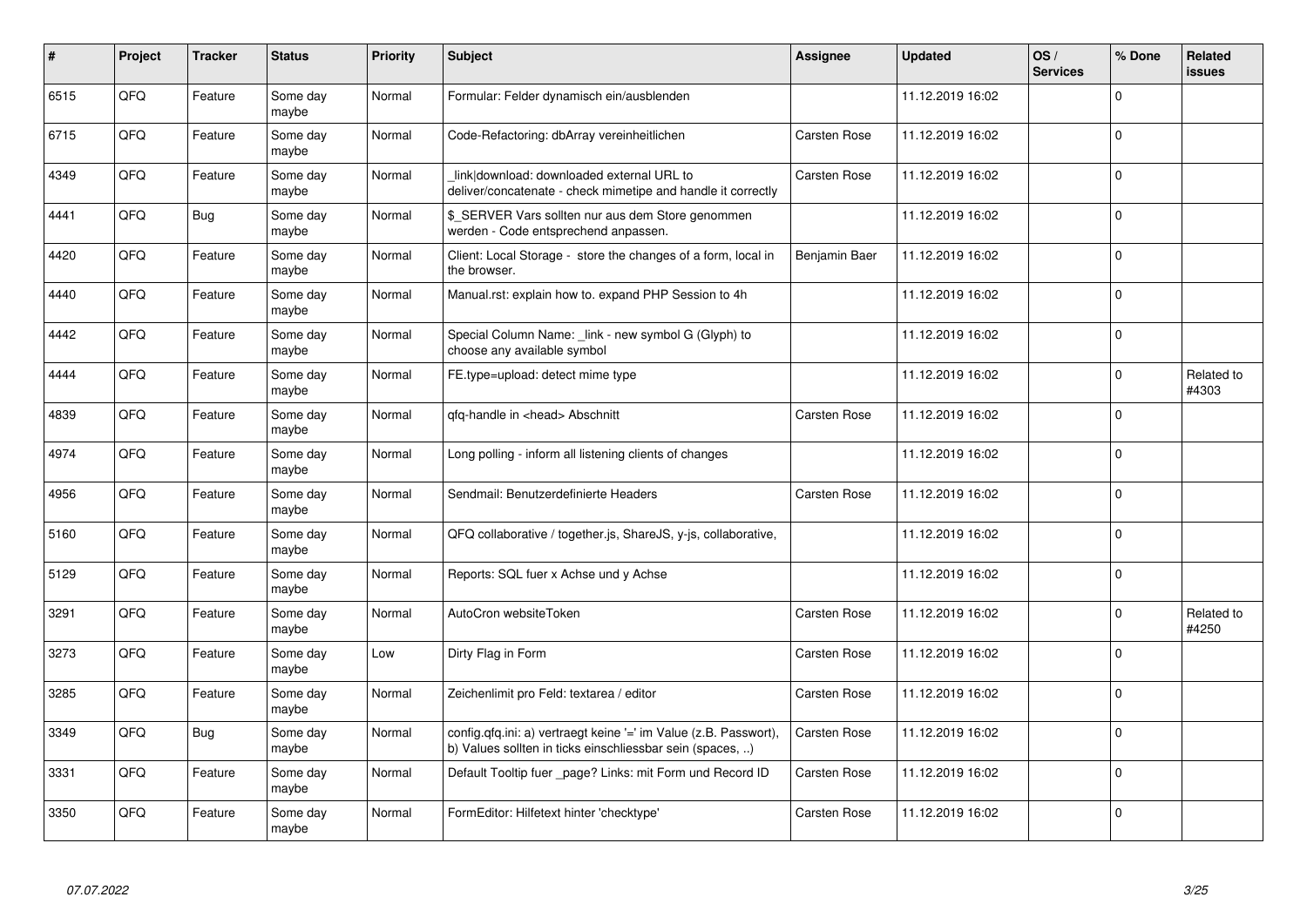| #    | Project | <b>Tracker</b> | <b>Status</b>     | <b>Priority</b> | <b>Subject</b>                                                                                                                               | Assignee            | <b>Updated</b>   | OS/<br><b>Services</b> | % Done         | Related<br><b>issues</b>                    |
|------|---------|----------------|-------------------|-----------------|----------------------------------------------------------------------------------------------------------------------------------------------|---------------------|------------------|------------------------|----------------|---------------------------------------------|
| 3385 | QFQ     | Feature        | Some day<br>maybe | Normal          | templateGroup: insert/update/delete non primary records                                                                                      | Carsten Rose        | 11.12.2019 16:02 |                        | $\Omega$       |                                             |
| 3332 | QFQ     | Feature        | Some day<br>maybe | Normal          | Uploads: Thumbnails, Details zum hochgeladenen File                                                                                          | Carsten Rose        | 11.12.2019 16:02 |                        | $\Omega$       | Related to<br>#3264,<br>Related to<br>#5333 |
| 3458 | QFQ     | Feature        | Some day<br>maybe | Normal          | Display 'Edit Form Element'-Checkbox on form: should<br>depend on FE Group                                                                   | Carsten Rose        | 11.12.2019 16:02 |                        | $\Omega$       | Related to<br>#3447                         |
| 3415 | QFQ     | Feature        | Some day<br>maybe | Normal          | FE Login Box Templatefile                                                                                                                    | Benjamin Baer       | 11.12.2019 16:02 |                        | $\Omega$       |                                             |
| 3457 | QFQ     | Feature        | Some day<br>maybe | Normal          | LDAP: concat multi values to one single entry                                                                                                | Carsten Rose        | 11.12.2019 16:02 |                        | $\Omega$       |                                             |
| 3495 | QFQ     | Feature        | Some day<br>maybe | Normal          | Predifined Parameter werden nicht in '+' (add new record)<br>SIP gerendert.                                                                  |                     | 11.12.2019 16:02 |                        | $\mathbf 0$    |                                             |
| 3567 | QFQ     | Feature        | Some day<br>maybe | Low             | 'Save', 'Close', 'New' als FormElement                                                                                                       |                     | 11.12.2019 16:02 |                        | $\Omega$       |                                             |
| 3537 | QFQ     | Feature        | Some day<br>maybe | Low             | SHOW COLUMNS FROM tableName - Extend '{{!'<br>definition                                                                                     | Carsten Rose        | 11.12.2019 16:02 |                        | $\Omega$       |                                             |
| 3617 | QFQ     | Feature        | Some day<br>maybe | Normal          | Load javascripts at bottom                                                                                                                   |                     | 11.12.2019 16:02 |                        | $\Omega$       |                                             |
| 3588 | QFQ     | <b>Bug</b>     | Some day<br>maybe | Normal          | templateGroup: versteckte Elemente werden weiterhin<br>gespeichert.                                                                          | Carsten Rose        | 11.12.2019 16:02 |                        | $\Omega$       |                                             |
| 3666 | QFQ     | Feature        | Some day<br>maybe | Normal          | a) Performance Messung: mysql_real_escape_string() im<br>Vergleich zu str replace(), b) doppeltes Aufrufen von<br>mysql_real_escape_string() | Carsten Rose        | 11.12.2019 16:02 |                        | $\overline{0}$ |                                             |
| 3682 | QFQ     | <b>Bug</b>     | Some day<br>maybe | Normal          | Dynamic update: Radio buttons                                                                                                                | Carsten Rose        | 11.12.2019 16:02 |                        | $\Omega$       |                                             |
| 3708 | QFQ     | Feature        | Some day<br>maybe | Normal          | Form: input - 'specialchars', 'none'  gewisse tags erlauben,<br>andere verbieten                                                             | Carsten Rose        | 11.12.2019 16:02 |                        | $\Omega$       | Related to<br>#14320                        |
| 3646 | QFQ     | Feature        | Some day<br>maybe | Normal          | Moeglichkeit HTML Tags in Reports auszugeben (zu<br>enkodieren: htmlspecialchars)                                                            |                     | 11.12.2019 16:02 |                        | $\Omega$       | Related to<br>#14320                        |
| 3692 | QFQ     | Feature        | Some day<br>maybe | Normal          | QFQ Webseite                                                                                                                                 | Benjamin Baer       | 11.12.2019 16:02 |                        | $\Omega$       | Related to<br>#5033                         |
| 3677 | QFQ     | Feature        | Some day<br>maybe | Normal          | wkhtmltopdf: FE User access prohibited, if client IP changes -<br>\$TYPO3_CONF_VARS[FE][lockIP]                                              | Carsten Rose        | 11.12.2019 16:02 |                        | $\Omega$       |                                             |
| 3811 | QFQ     | <b>Bug</b>     | Some day<br>maybe | Normal          | Dynamic Update: extraButtonInfo - Text aktualisieren                                                                                         | Carsten Rose        | 11.12.2019 16:03 |                        | $\Omega$       | Related to<br>#11517                        |
| 3750 | QFQ     | <b>Bug</b>     | Some day<br>maybe | Normal          | FE in a row: if one violates check, all are red                                                                                              | <b>Carsten Rose</b> | 11.12.2019 16:03 |                        | $\Omega$       |                                             |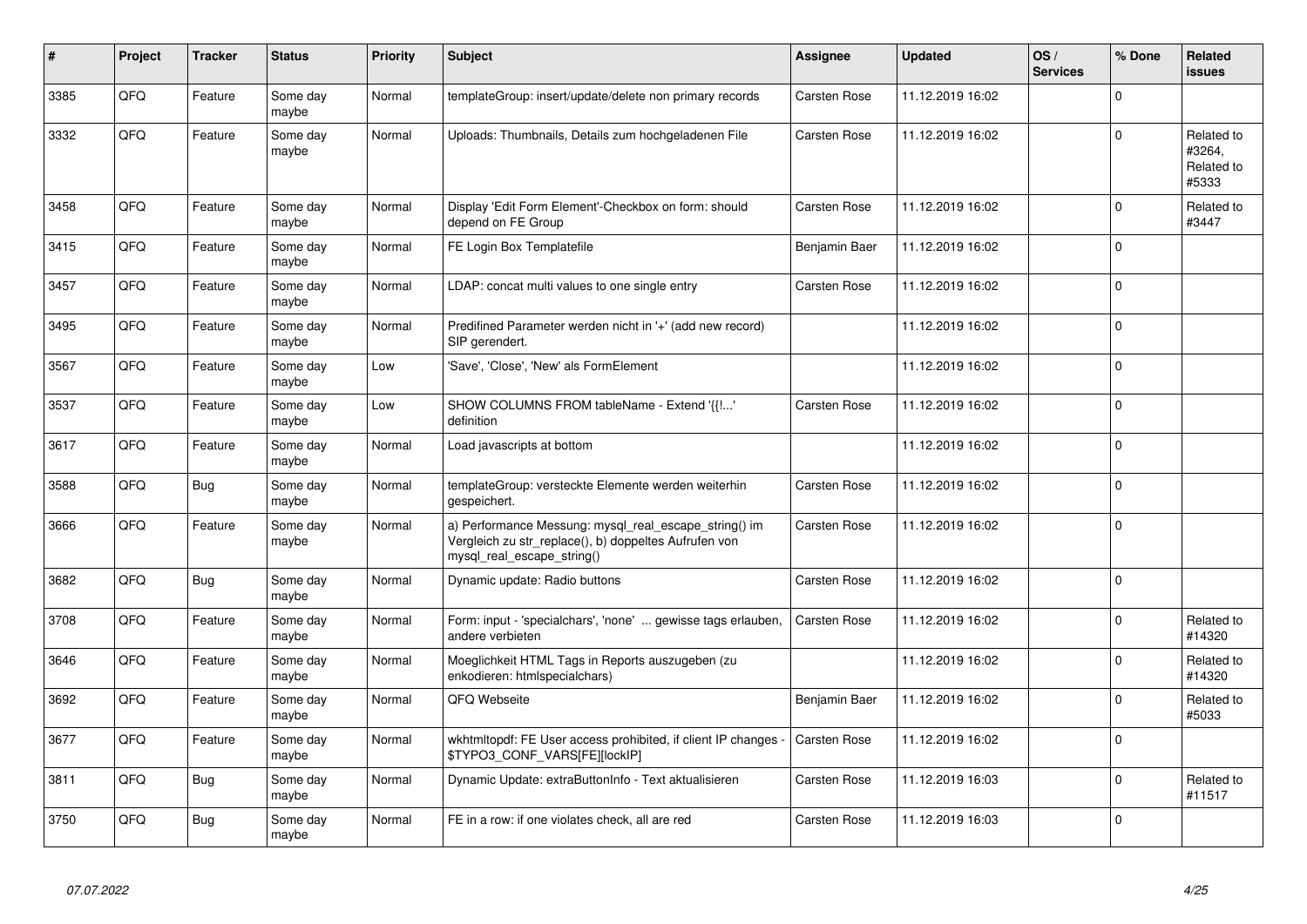| #    | <b>Project</b> | <b>Tracker</b> | <b>Status</b>     | <b>Priority</b> | <b>Subject</b>                                                                                                                                           | Assignee     | <b>Updated</b>   | OS/<br><b>Services</b> | % Done      | Related<br>issues                           |
|------|----------------|----------------|-------------------|-----------------|----------------------------------------------------------------------------------------------------------------------------------------------------------|--------------|------------------|------------------------|-------------|---------------------------------------------|
| 3879 | QFQ            | Feature        | Some day<br>maybe | Normal          | Form 'FormElement': Beim Feld 'name' rechts in der Notiz<br>einen Link einblenden - a) aktuelle Definition anzeigen, b)<br>Spalte in der Tabelle anlegen |              | 11.12.2019 16:03 |                        | $\Omega$    |                                             |
| 3878 | QFQ            | Feature        | Some day<br>maybe | Normal          | Form 'FormElement': Spalte 'name' typeAhead mit<br>Spaltennamen der Primarytable.                                                                        |              | 11.12.2019 16:03 |                        | $\Omega$    |                                             |
| 3877 | QFQ            | Feature        | Some day<br>maybe | Normal          | FormEditor: die Felder die aktuell nicht gebraucht werden nur<br>auf readonly/disabled setzen (nicht ausblenden > das irritiert.                         | Carsten Rose | 11.12.2019 16:03 |                        | $\Omega$    |                                             |
| 3905 | QFQ            | Feature        | Some day<br>maybe | Normal          | Documentation: Best Practice anhand eines Online<br>Bewerbungstools                                                                                      | Carsten Rose | 11.12.2019 16:03 |                        | $\Omega$    |                                             |
| 3900 | QFQ            | Feature        | Some day<br>maybe | Normal          | Extend documentation of 'Copy / Paste'                                                                                                                   | Carsten Rose | 11.12.2019 16:03 |                        | $\Omega$    | Related to<br>#3899                         |
| 3941 | QFQ            | Feature        | Some day<br>maybe | Normal          | sqlAfter: es sollten mehrere moeglich sein                                                                                                               | Carsten Rose | 11.12.2019 16:03 |                        | $\Omega$    | Related to<br>#3942                         |
| 3882 | QFQ            | <b>Bug</b>     | Some day<br>maybe | Normal          | templateGroup: disable 'add' if limit is reached - funktioniert<br>nicht wenn bereits records existierten                                                | Carsten Rose | 11.12.2019 16:03 |                        | $\Omega$    |                                             |
| 3895 | QFQ            | Bug            | Some day<br>maybe | Normal          | typeahead pedantic: on lehrkredit Idap webpass - if only one<br>person is in dropdown, such person can't be selected                                     | Carsten Rose | 11.12.2019 16:03 |                        | $\Omega$    |                                             |
| 3942 | QFQ            | Feature        | Some day<br>maybe | Normal          | Action Elemente: neu generierte IDs via FE weitergeben                                                                                                   | Carsten Rose | 11.12.2019 16:03 |                        | $\Omega$    | Related to<br>#3941                         |
| 3947 | QFQ            | Feature        | Some day<br>maybe | Normal          | Attack detectect: logout current user                                                                                                                    | Carsten Rose | 11.12.2019 16:03 |                        | $\Omega$    | Related to<br>#5458,<br>Related to<br>#6299 |
| 4008 | QFQ            | <b>Bug</b>     | Some day<br>maybe | Normal          | FormElemen.type=sendmail: wrong 'TO' if 'real<br>name <rea@mail.to>' is used</rea@mail.to>                                                               | Carsten Rose | 11.12.2019 16:03 |                        | $\Omega$    |                                             |
| 3991 | QFQ            | Feature        | Some day<br>maybe | Normal          | report: Columnname '_skipWrap' skips 'fbeg', 'fend'                                                                                                      | Carsten Rose | 11.12.2019 16:03 |                        | $\Omega$    |                                             |
| 4027 | QFQ            | Feature        | Some day<br>maybe | Normal          | Missing: orange 'check' / 'bullet'                                                                                                                       |              | 11.12.2019 16:03 |                        | $\mathbf 0$ |                                             |
| 4026 | QFQ            | Feature        | Some day<br>maybe | Normal          | sqlLog.sql: log number of FE.id                                                                                                                          | Carsten Rose | 11.12.2019 16:03 |                        | $\Omega$    | Related to<br>#5458                         |
| 4197 | QFQ            | Feature        | Some day<br>maybe | Normal          | Unit Test fuer JSON Stream von QuickFormQuery.php ><br>doForm()                                                                                          | Carsten Rose | 11.12.2019 16:03 |                        | $\Omega$    |                                             |
| 4122 | QFQ            | <b>Bug</b>     | Some day<br>maybe | Normal          | file: Render Mode hat keinen Effekt                                                                                                                      |              | 11.12.2019 16:03 |                        | $\Omega$    |                                             |
| 4138 | QFQ            | <b>Bug</b>     | Some day<br>maybe | Normal          | style fehlt                                                                                                                                              |              | 11.12.2019 16:03 |                        | $\Omega$    |                                             |
| 4293 | QFQ            | <b>Bug</b>     | Some day<br>maybe | Normal          | Download broken if token 'd:' is missing - but no error<br>message                                                                                       | Carsten Rose | 11.12.2019 16:03 |                        | $\Omega$    | Related to<br>#7514                         |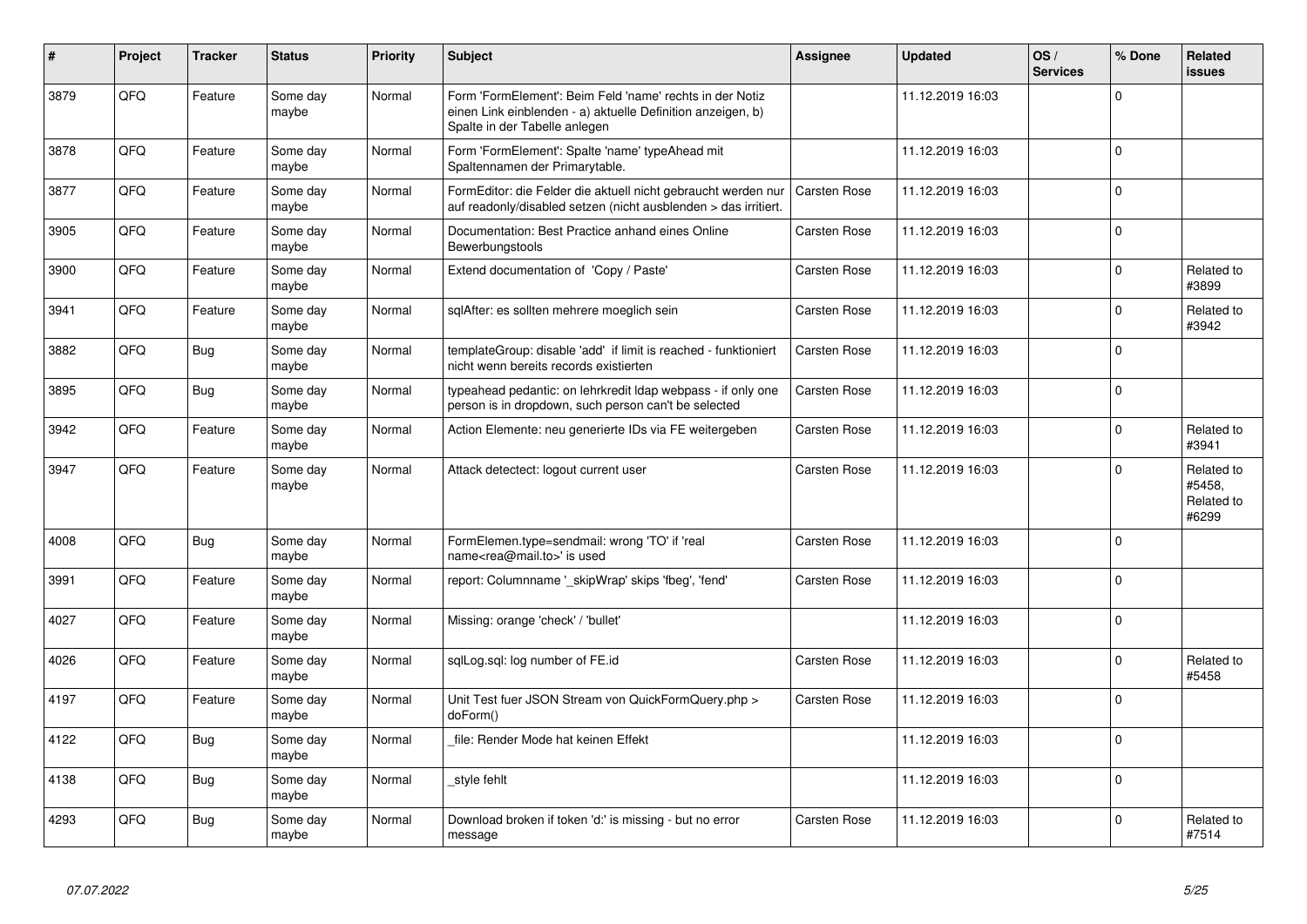| #    | Project        | <b>Tracker</b> | <b>Status</b>     | <b>Priority</b> | <b>Subject</b>                                                                                                     | <b>Assignee</b>     | <b>Updated</b>   | OS/<br><b>Services</b> | % Done      | Related<br>issues                           |
|------|----------------|----------------|-------------------|-----------------|--------------------------------------------------------------------------------------------------------------------|---------------------|------------------|------------------------|-------------|---------------------------------------------|
| 4259 | QFQ            | Feature        | Some day<br>maybe | Normal          | Instant trigger a cron job                                                                                         | Carsten Rose        | 11.12.2019 16:03 |                        | $\Omega$    |                                             |
| 1510 | QFQ            | Feature        | Some day<br>maybe | Normal          | jquery von google laden, falls das nicht geht lokal                                                                |                     | 11.12.2019 16:03 |                        | $\mathbf 0$ |                                             |
| 1253 | QFQ            | Feature        | Some day<br>maybe | Normal          | QF: Colorpicker                                                                                                    |                     | 11.12.2019 16:03 |                        | $\Omega$    |                                             |
| 1251 | QFQ            | Feature        | Some day<br>maybe | Normal          | QF: Combo                                                                                                          |                     | 11.12.2019 16:03 |                        | $\Omega$    |                                             |
| 1946 | QFQ            | Feature        | Some day<br>maybe | Normal          | Kontrolle ob der ReadOnly Modus bei den<br>Formularelementen korrekt implementiert ist                             | Carsten Rose        | 11.12.2019 16:03 |                        | $\Omega$    |                                             |
| 1635 | QFQ            | Feature        | Some day<br>maybe | Normal          | QFQ Extension content record: weitere Optionen einblenden.                                                         | Carsten Rose        | 11.12.2019 16:03 |                        | $\Omega$    |                                             |
| 2084 | QFQ            | Feature        | Some day<br>maybe | Normal          | Mailto mit encryption: Subrecord                                                                                   | Carsten Rose        | 11.12.2019 16:03 |                        | $\Omega$    | Related to<br>#2082                         |
| 2063 | QFQ            | <b>Bug</b>     | Some day<br>maybe | Normal          | Pills auf 'inaktiv' setzen falls keine Element auf dem Pill<br>sichtbar sind.                                      | Benjamin Baer       | 11.12.2019 16:03 |                        | $\Omega$    | Related to<br>#3752                         |
| 2995 | QFQ            | Feature        | Some day<br>maybe | Normal          | Dropdown JQuery Plugin: 'chosen' - Moeglichkeit um Select<br>Listen mehr Funktion zu geben. Kein Bootstrap noetig. | Carsten Rose        | 11.12.2019 16:03 |                        | 0           |                                             |
| 2950 | QFQ            | Feature        | Some day<br>maybe | Normal          | Inhalt QFQ Records als File                                                                                        |                     | 11.12.2019 16:03 |                        | $\Omega$    |                                             |
| 3130 | QFQ            | Bug            | Some day<br>maybe | Normal          | Debug Info's nicht korrekt nach 'New > Save'.                                                                      | Carsten Rose        | 11.12.2019 16:03 |                        | $\mathbf 0$ | Related to<br>#3253                         |
| 3216 | QFQ            | Feature        | Some day<br>maybe | Normal          | dynamic update für checkbox label2                                                                                 | Carsten Rose        | 11.12.2019 16:03 |                        | $\Omega$    | Related to<br>#2081                         |
| 3267 | QFQ            | Feature        | Some day<br>maybe | Normal          | 2 Forms auf einer Seite: real + Read only                                                                          | Carsten Rose        | 11.12.2019 16:03 |                        | $\Omega$    |                                             |
| 2361 | QFQ            | Feature        | New               | Normal          | Logging wer/wann/wo welches Formular aufgerufen hat                                                                | <b>Carsten Rose</b> | 11.12.2019 16:15 |                        | $\Omega$    | Related to<br>#4432,<br>Related to<br>#7480 |
| 4023 | QFQ            | Feature        | New               | Normal          | prepared statements - FE action: salveld, sqllnsert,<br>sqlUpdate, sqlDelete, sqlBefore, sqlAfter                  | Carsten Rose        | 11.12.2019 16:15 |                        | $\Omega$    |                                             |
| 4756 | QFQ            | Bug            | New               | Normal          | Form dirty even nothing changes                                                                                    | Carsten Rose        | 11.12.2019 16:16 |                        | $\mathbf 0$ |                                             |
| 6602 | QFQ            | Feature        | New               | Normal          | Formlet: in Report auf Mausklick ein mini-form oeffnen                                                             | Carsten Rose        | 11.12.2019 16:16 |                        | 0           |                                             |
| 7480 | QFQ            | Feature        | New               | Normal          | Record History (Undo / Redo)                                                                                       | Carsten Rose        | 11.12.2019 16:16 |                        | 0           | Related to<br>#2361                         |
| 8702 | QFQ            | Feature        | New               | Normal          | Load Record which is locked: missing user info                                                                     | Carsten Rose        | 11.12.2019 16:16 |                        | $\mathbf 0$ | Related to<br>#9789                         |
| 9777 | $\mathsf{QFQ}$ | Feature        | New               | Normal          | Logging QFQ Variables                                                                                              | Carsten Rose        | 16.12.2019 17:17 |                        | 0           |                                             |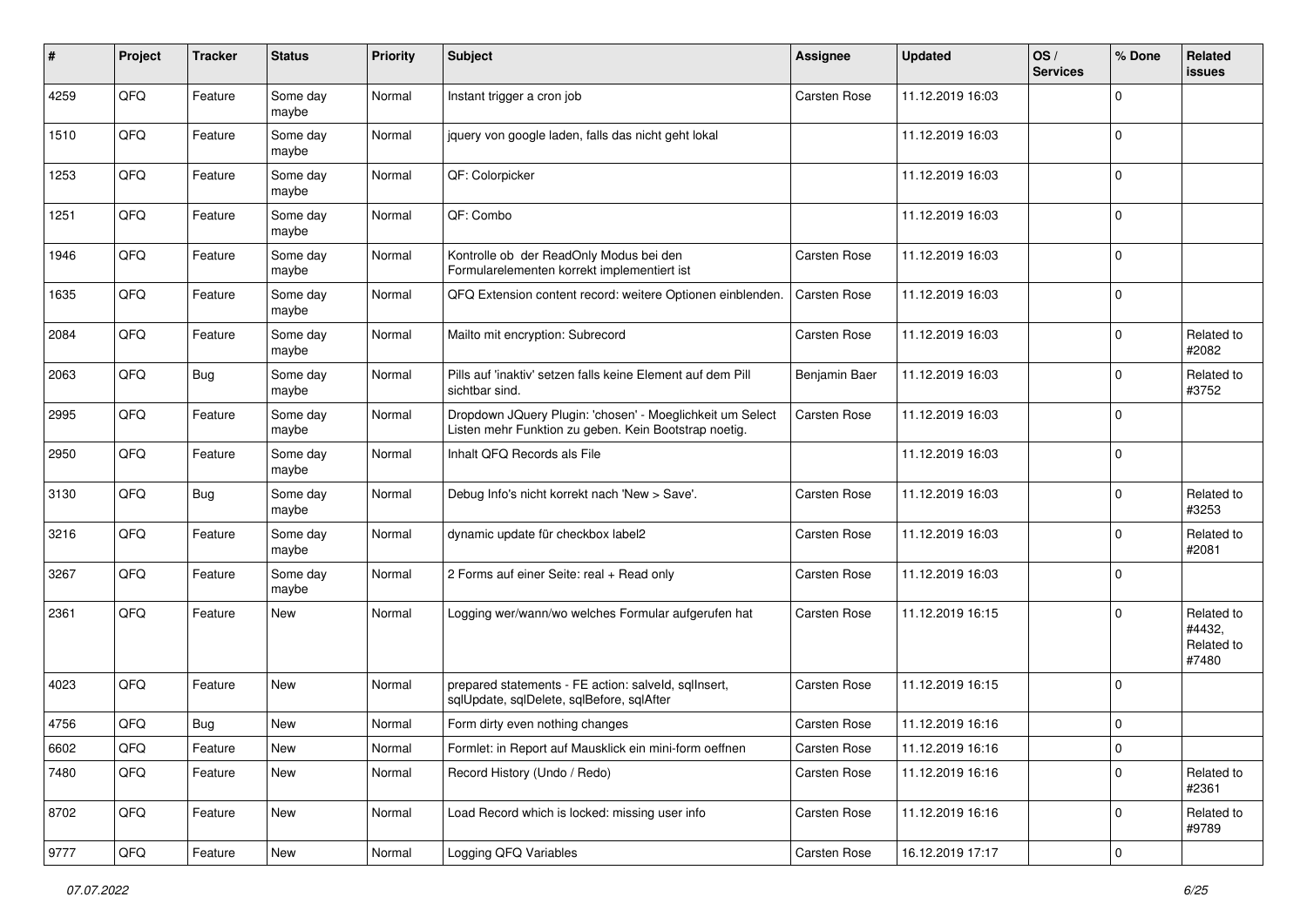| #    | <b>Project</b> | <b>Tracker</b> | <b>Status</b>     | <b>Priority</b> | <b>Subject</b>                                                                                                                        | Assignee            | <b>Updated</b>   | OS/<br><b>Services</b> | % Done      | Related<br><b>issues</b> |
|------|----------------|----------------|-------------------|-----------------|---------------------------------------------------------------------------------------------------------------------------------------|---------------------|------------------|------------------------|-------------|--------------------------|
| 9853 | QFQ            | Feature        | New               | Normal          | Check das SQL / QFQ / Mail Logfile geschrieben wird                                                                                   |                     | 09.01.2020 11:15 |                        | 0           |                          |
| 9927 | QFQ            | Feature        | New               | Normal          | QFQ Update: a) Update nur machen wenn BE User<br>eingeloggt ist., b) Bei Fehler genaue Meldung welcher<br>Updateschritt Probleme hat. | Carsten Rose        | 22.01.2020 12:59 |                        | $\Omega$    |                          |
| 7660 | QFQ            | Feature        | <b>New</b>        | Normal          | IMAP: import mails to DB, move / delete mails                                                                                         | Carsten Rose        | 01.02.2020 09:52 |                        | $\mathbf 0$ |                          |
| 5782 | QFQ            | Feature        | <b>New</b>        | Normal          | <b>NextCloud API</b>                                                                                                                  | Carsten Rose        | 01.02.2020 10:02 |                        | $\mathbf 0$ |                          |
| 7920 | QFQ            | Feature        | <b>New</b>        | Normal          | FE: Syntax Highlight, Zeinlenumbruch                                                                                                  | Carsten Rose        | 01.02.2020 10:03 |                        | $\mathbf 0$ |                          |
| 5942 | QFQ            | Feature        | Priorize          | Normal          | 'L' and 'type': append to links, generate via ' link' by using 'u:'                                                                   | <b>Carsten Rose</b> | 01.02.2020 10:13 |                        | $\mathbf 0$ |                          |
| 3782 | QFQ            | <b>Bug</b>     | Priorize          | Normal          | Bei fehlerhafter Eingabe (z.B. Datum) sollte das erwartete<br>Format angezeigt werden                                                 | Carsten Rose        | 01.02.2020 10:13 |                        | $\mathbf 0$ |                          |
| 7217 | QFQ            | Feature        | Priorize          | Normal          | Download: notice User if ` sip=?` is missing                                                                                          | Carsten Rose        | 01.02.2020 10:13 |                        | 0           |                          |
| 6998 | QFQ            | Feature        | Priorize          | Normal          | Form: with debug=on show column information as tooltip of<br>column label                                                             | <b>Carsten Rose</b> | 01.02.2020 10:13 |                        | $\mathbf 0$ |                          |
| 7290 | QFQ            | Feature        | Priorize          | Normal          | FormEditor: title as textarea if LEN(title)>60                                                                                        | Carsten Rose        | 01.02.2020 10:13 |                        | 0           | Blocked by<br>#7682      |
| 7522 | QFQ            | Feature        | Priorize          | Normal          | Inserting default index.html to folder (Avoid Apache Indexing)                                                                        | Carsten Rose        | 01.02.2020 10:13 |                        | 0           |                          |
| 6574 | QFQ            | Bug            | Priorize          | Normal          | qfq.log: Fehlermeldung wurde angezeigt, aber nicht geloggt                                                                            | Carsten Rose        | 01.02.2020 10:13 |                        | 0           |                          |
| 7616 | QFQ            | Bug            | Priorize          | Normal          | Selectlist with Enum & Dynamic Update                                                                                                 | Carsten Rose        | 01.02.2020 10:13 |                        | 0           |                          |
| 7630 | QFQ            | Feature        | Priorize          | Normal          | detailed error message for simple upload                                                                                              | Carsten Rose        | 01.02.2020 10:13 |                        | $\Omega$    |                          |
| 8585 | QFQ            | Feature        | Priorize          | Normal          | Enhance Error message for 'unknown form'                                                                                              | Carsten Rose        | 01.02.2020 10:13 |                        | 0           |                          |
| 8584 | QFQ            | Feature        | Priorize          | Normal          | FE 'Action' - never assign to Container (except Template<br>Group)                                                                    | Carsten Rose        | 01.02.2020 10:13 |                        | $\mathbf 0$ |                          |
| 7656 | QFQ            | Bug            | Priorize          | Normal          | FE with required, 'pattern' and 'extraButtonLock': always<br>complain about missing value                                             | Carsten Rose        | 01.02.2020 10:13 |                        | 0           |                          |
| 8037 | QFQ            | Bug            | Priorize          | Normal          | FE.type=upload (advanced mode): {{slaveld:V}} missing<br>during dynamic update                                                        | Carsten Rose        | 01.02.2020 10:13 |                        | 0           |                          |
| 8034 | QFQ            | Feature        | Priorize          | Normal          | FormElement 'data': 22.22.2222 should not be accepted                                                                                 | Carsten Rose        | 01.02.2020 10:13 |                        | 0           |                          |
| 9862 | QFQ            | <b>Bug</b>     | Priorize          | Normal          | Failed writing to sql mail qfq.log should throw an exception                                                                          | Carsten Rose        | 01.02.2020 10:13 |                        | 0           |                          |
| 9900 | QFQ            | Feature        | Priorize          | Normal          | Generic API Call: tt-content record >> JSON                                                                                           | Carsten Rose        | 01.02.2020 10:13 |                        | 0           |                          |
| 9947 | QFQ            | Bug            | Priorize          | Normal          | Unwanted error message if missing 'typeAheadSqlPrefetch'                                                                              | Carsten Rose        | 01.02.2020 10:13 |                        | 0           |                          |
| 9975 | QFQ            | Bug            | Priorize          | Normal          | Dropdown Menu: 'r:3' broken                                                                                                           | Carsten Rose        | 01.02.2020 10:13 |                        | $\mathbf 0$ |                          |
| 9983 | QFQ            | Feature        | New               | Normal          | Report Notation: new keyword 'range'                                                                                                  | Carsten Rose        | 01.02.2020 15:55 |                        | $\mathbf 0$ |                          |
| 9024 | QFQ            | Bug            | Some day<br>maybe | Normal          | QFQ Einarbeitung                                                                                                                      |                     | 01.02.2020 15:56 |                        | $\mathbf 0$ |                          |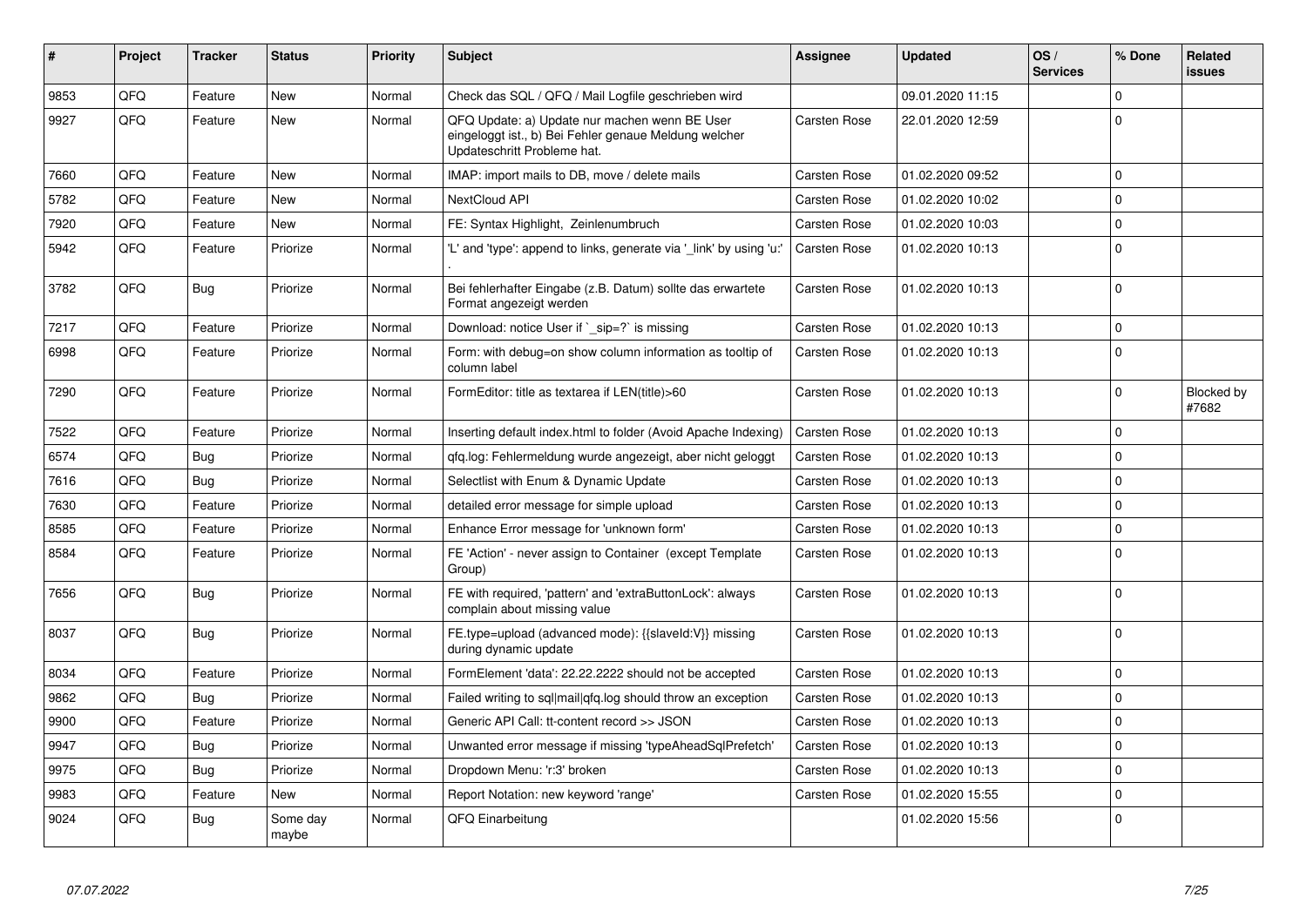| $\vert$ # | Project | <b>Tracker</b> | <b>Status</b>     | <b>Priority</b> | <b>Subject</b>                                                                                                       | <b>Assignee</b> | <b>Updated</b>   | OS/<br><b>Services</b> | % Done      | Related<br>issues   |
|-----------|---------|----------------|-------------------|-----------------|----------------------------------------------------------------------------------------------------------------------|-----------------|------------------|------------------------|-------------|---------------------|
| 2643      | QFQ     | <b>Bug</b>     | Some day<br>maybe | Normal          | Zend / PHP Webinars anschauen                                                                                        | Carsten Rose    | 01.02.2020 15:56 |                        | $\Omega$    |                     |
| 9773      | QFQ     | Bug            | <b>New</b>        | Normal          | form.parameter.formModeGlobal=requiredOff                                                                            | Carsten Rose    | 01.02.2020 15:56 |                        | $\mathbf 0$ |                     |
| 9898      | QFQ     | <b>Bug</b>     | Feedback          | Normal          | Formular trotz Timeout gespeichert                                                                                   | Benjamin Baer   | 01.02.2020 15:56 |                        | $\mathbf 0$ |                     |
| 9535      | QFQ     | Bug            | Feedback          | Normal          | Report:  AS '_vertical' - column to wide - vertical >> rot45,<br>rot90                                               | Benjamin Baer   | 01.02.2020 15:56 |                        | $\mathbf 0$ |                     |
| 9855      | QFQ     | <b>Bug</b>     | New               | Normal          | <b>Required Check</b>                                                                                                |                 | 01.02.2020 15:56 |                        | $\Omega$    |                     |
| 10014     | QFQ     | Feature        | <b>New</b>        | Normal          | Manual.rst: describe behaviour and process order of<br>fillStoreVar, slaveId, sqlBefore,                             | Carsten Rose    | 01.02.2020 22:31 |                        | $\Omega$    |                     |
| 9928      | QFQ     | Feature        | Priorize          | Normal          | SpecialColumnName: a) Deprecated: ' AS "_+tag " ', b)<br>New: ' AS "_ <tag1><tag2>"</tag2></tag1>                    | Carsten Rose    | 01.02.2020 23:17 |                        | $\mathbf 0$ | Related to<br>#9929 |
| 8277      | QFQ     | Feature        | Priorize          | Normal          | fe.parameter.default=                                                                                                | Carsten Rose    | 01.02.2020 23:17 |                        | $\mathbf 0$ | Related to<br>#8113 |
| 9968      | QFQ     | Feature        | Priorize          | Normal          | Tooltip in Links for Developer                                                                                       | Carsten Rose    | 01.02.2020 23:17 |                        | $\mathbf 0$ |                     |
| 4092      | QFQ     | Bug            | Some day<br>maybe | Normal          | 1) Logging verbessern wann welches FE warum ausgefuehrt<br>wird, 2) Documentation: Best Practice Template Group      | Carsten Rose    | 01.02.2020 23:19 |                        | $\Omega$    | Related to<br>#3504 |
| 4583      | QFQ     | <b>Bug</b>     | Some day<br>maybe | Normal          | Dynamic Update bei TypeAhead Feldern                                                                                 | Carsten Rose    | 01.02.2020 23:19 |                        | $\mathbf 0$ |                     |
| 4528      | QFQ     | Bug            | Some day<br>maybe | Normal          | extraButtonLock mit SQLAhead Bug                                                                                     | Carsten Rose    | 01.02.2020 23:19 |                        | $\Omega$    |                     |
| 4869      | QFQ     | Feature        | Some day<br>maybe | Normal          | Dynamic Update (show, hide, readonly?, required?) for<br><b>Template Group Elements</b>                              | Carsten Rose    | 01.02.2020 23:19 |                        | $\Omega$    | Related to<br>#4865 |
| 5132      | QFQ     | Feature        | Some day<br>maybe | Normal          | Error Message sendmail missing attachment: more details                                                              | Carsten Rose    | 01.02.2020 23:19 |                        | $\Omega$    |                     |
| 5021      | QFQ     | Bug            | Some day<br>maybe | Normal          | FE.typ=extra - during save displays error 'datum2' already<br>filled in STORE_SIP - the value is stored nevertheless | Carsten Rose    | 01.02.2020 23:19 |                        | $\mathbf 0$ | Related to<br>#3875 |
| 4872      | QFQ     | Feature        | Some day<br>maybe | Normal          | Fields of Typo3 page available in STORE_TYPO3                                                                        | Carsten Rose    | 01.02.2020 23:19 |                        | $\Omega$    |                     |
| 5389      | QFQ     | Feature        | Some day<br>maybe | Normal          | QFQ Design: Multline label / note                                                                                    | Benjamin Baer   | 01.02.2020 23:19 |                        | $\Omega$    |                     |
| 4606      | QFQ     | Feature        | Some day<br>maybe | Normal          | link: qualifier to render bootstrap button                                                                           | Carsten Rose    | 01.02.2020 23:19 |                        | $\mathbf 0$ |                     |
| 5768      | QFQ     | <b>Bug</b>     | Some day<br>maybe | Normal          | {{pageLanguage:T}}' missing if QFQ is called via api                                                                 | Carsten Rose    | 01.02.2020 23:19 |                        | $\Omega$    |                     |
| 5579      | QFQ     | Feature        | Some day<br>maybe | Normal          | Enhance Doc / Presentation: variable type 'link column type'                                                         | Carsten Rose    | 01.02.2020 23:19 |                        | $\mathbf 0$ |                     |
| 5877      | QFQ     | <b>Bug</b>     | Some day<br>maybe | Normal          | FE.type=note:bsColumn strange behaviour                                                                              |                 | 01.02.2020 23:19 |                        | $\Omega$    |                     |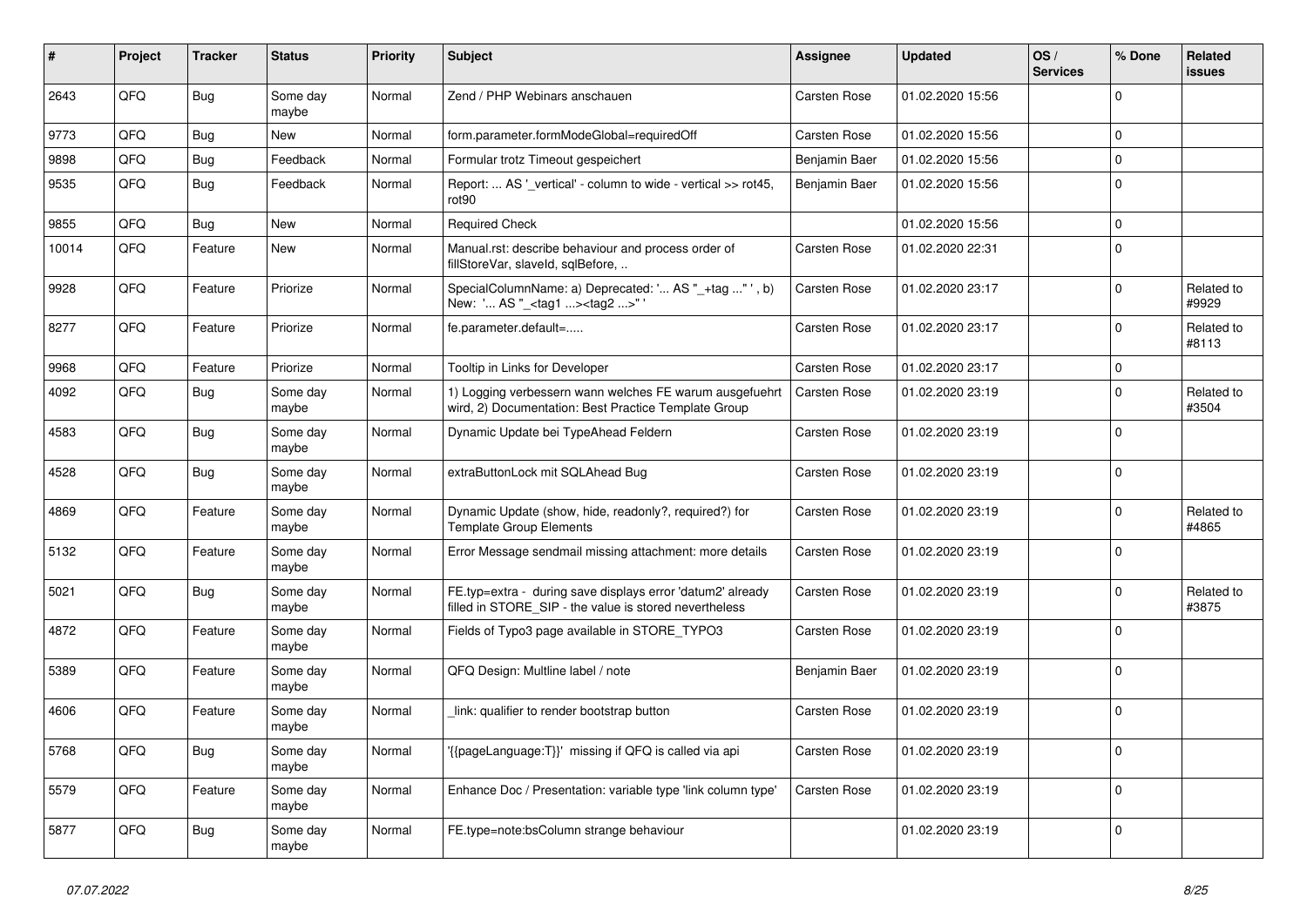| ∦    | Project | <b>Tracker</b> | <b>Status</b>     | <b>Priority</b> | <b>Subject</b>                                                                                                          | <b>Assignee</b>     | <b>Updated</b>   | OS/<br><b>Services</b> | % Done      | Related<br>issues                           |
|------|---------|----------------|-------------------|-----------------|-------------------------------------------------------------------------------------------------------------------------|---------------------|------------------|------------------------|-------------|---------------------------------------------|
| 5557 | QFQ     | <b>Bug</b>     | Some day<br>maybe | Normal          | Form load: STORE_RECORD filled, but should be empty                                                                     | Carsten Rose        | 01.02.2020 23:19 |                        | $\Omega$    |                                             |
| 5852 | QFQ     | Feature        | Some day<br>maybe | Normal          | Logging: mail.log / sql.log - im FE anzeigen und via AJAX<br>aktualisieren                                              | Carsten Rose        | 01.02.2020 23:19 |                        | $\Omega$    | Related to<br>#5885                         |
| 5805 | QFQ     | Feature        | Some day<br>maybe | Normal          | TypeAHead SQL value instead of key stored                                                                               |                     | 01.02.2020 23:19 |                        | $\Omega$    | Related to<br>#5444                         |
| 5706 | QFQ     | Bug            | Some day<br>maybe | Normal          | upload: fileDestination needs to be sanatized                                                                           | Carsten Rose        | 01.02.2020 23:19 |                        | $\Omega$    |                                             |
| 7100 | QFQ     | Feature        | Some day<br>maybe | Normal          | Download: log access, max downloads, time limit                                                                         |                     | 01.02.2020 23:19 |                        | $\Omega$    |                                             |
| 5893 | QFQ     | Feature        | Some day<br>maybe | Normal          | Edit on double-click                                                                                                    |                     | 01.02.2020 23:19 |                        | $\Omega$    | Related to<br>#5894                         |
| 5923 | QFQ     | Feature        | Some day<br>maybe | Normal          | fillStoreSystemBySqlLate                                                                                                |                     | 01.02.2020 23:19 |                        | $\Omega$    |                                             |
| 5983 | QFQ     | Feature        | Some day<br>maybe | Normal          | Form Submit (save & update): normalize date/-time FE                                                                    | Carsten Rose        | 01.02.2020 23:19 |                        | $\mathbf 0$ |                                             |
| 6084 | QFQ     | Feature        | Some day<br>maybe | Normal          | New escape type: 'D' - convert date                                                                                     |                     | 01.02.2020 23:19 |                        | $\mathbf 0$ |                                             |
| 5895 | QFQ     | Feature        | Some day<br>maybe | Normal          | Tutorial: List of all QFQ Features                                                                                      |                     | 01.02.2020 23:19 |                        | $\Omega$    |                                             |
| 6704 | QFQ     | Feature        | Some day<br>maybe | Normal          | Upload Mode: Bilder in Notizen rechts sollen aktuellen<br>Upload repräsentieren.                                        |                     | 01.02.2020 23:19 |                        | $\mathbf 0$ | Related to<br>#3264                         |
| 5991 | QFQ     | Bug            | Some day<br>maybe | Normal          | URLs with ' ' or long parameter are problematic                                                                         | <b>Carsten Rose</b> | 01.02.2020 23:19 |                        | $\Omega$    |                                             |
| 7921 | QFQ     | Feature        | Some day<br>maybe | Normal          | Rest API Export: URL kuerzer machen                                                                                     |                     | 01.02.2020 23:19 |                        | $\Omega$    |                                             |
| 7281 | QFQ     | <b>Bug</b>     | Some day<br>maybe | Normal          | Subrecords: on large screen separator line too short                                                                    |                     | 01.02.2020 23:19 |                        | $\Omega$    |                                             |
| 8056 | QFQ     | Feature        | Some day<br>maybe | Normal          | Termin Organisation (Reservation)                                                                                       |                     | 01.02.2020 23:19 |                        | $\Omega$    | Related to<br>#8658                         |
| 4651 | QFQ     | <b>Bug</b>     | Some day<br>maybe | Normal          | "Loading document" Modal wird angezeigt bei uzhcd type=2<br>Ansicht                                                     | <b>Carsten Rose</b> | 01.02.2020 23:20 |                        | $\Omega$    |                                             |
| 4330 | QFQ     | Feature        | Some day<br>maybe | Normal          | Error Message: report missing {{ / }} in sqlUpdate, sqlInsert,<br>sqlDelete, sqlAfter, sqlBefore in FE action elements. | Carsten Rose        | 01.02.2020 23:20 |                        | l 0         |                                             |
| 4328 | QFQ     | <b>Bug</b>     | Some day<br>maybe | Normal          | Error Message: Show FE name/number on problems in FE                                                                    | Carsten Rose        | 01.02.2020 23:20 |                        | 0           |                                             |
| 4433 | QFG     | Feature        | Some day<br>maybe | Normal          | Log when SIP will be destroyed by QFQ for any (security)<br>reason                                                      |                     | 01.02.2020 23:20 |                        | $\mathbf 0$ | Related to<br>#4432,<br>Related to<br>#5458 |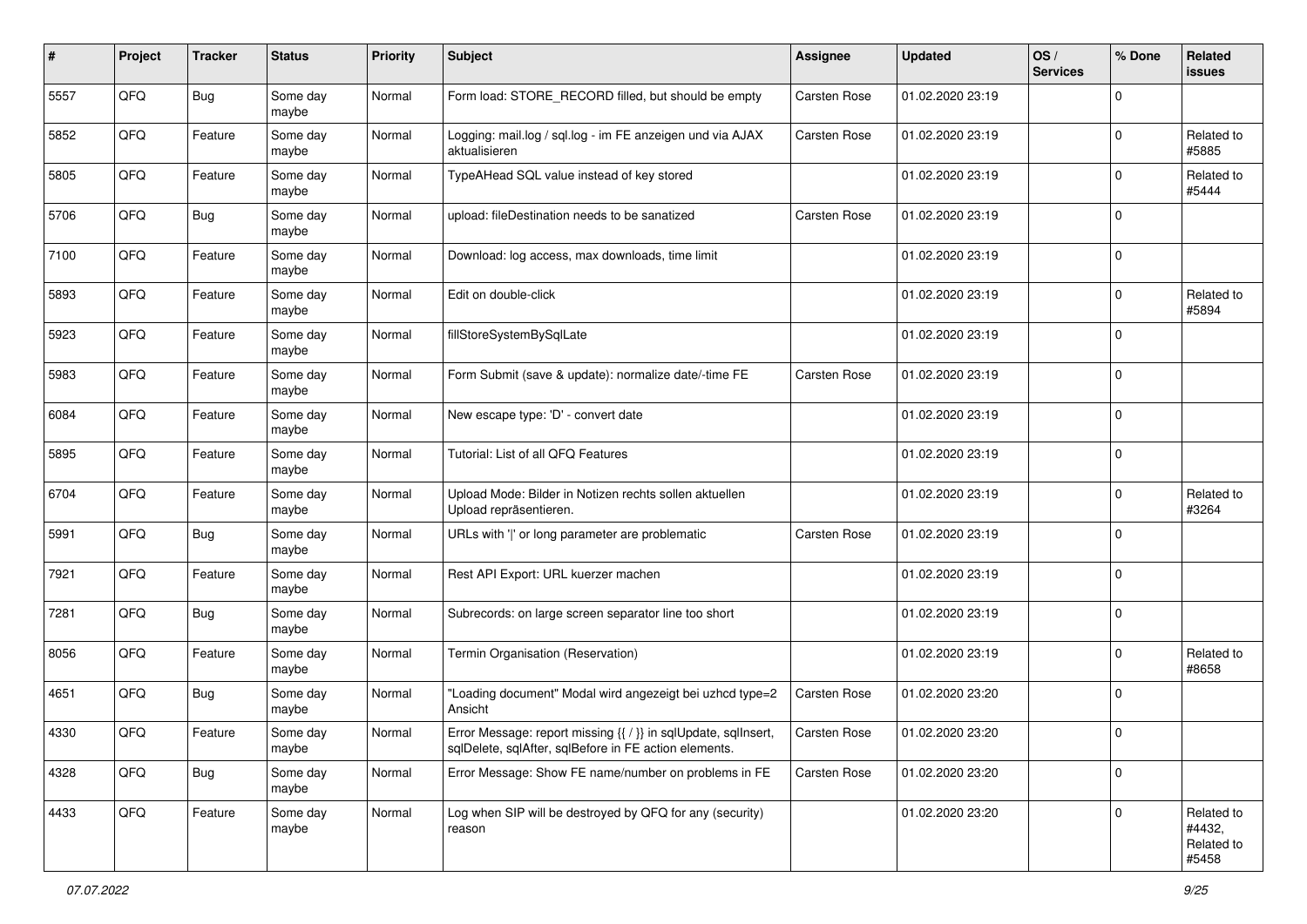| #    | Project | <b>Tracker</b> | <b>Status</b>     | <b>Priority</b> | <b>Subject</b>                                                                                                                                           | <b>Assignee</b> | <b>Updated</b>   | OS/<br><b>Services</b> | % Done      | Related<br>issues                           |
|------|---------|----------------|-------------------|-----------------|----------------------------------------------------------------------------------------------------------------------------------------------------------|-----------------|------------------|------------------------|-------------|---------------------------------------------|
| 4439 | QFQ     | Feature        | Some day<br>maybe | Normal          | Log: report all actions fired by an FE Element, incl. the<br>original directive (slaveld, sqlInsert, )                                                   |                 | 01.02.2020 23:20 |                        | U           | Related to<br>#4432,<br>Related to<br>#5458 |
| 955  | QFQ     | Feature        | Some day<br>maybe | Normal          | QF: Notizen vor/nach dem Form                                                                                                                            |                 | 01.02.2020 23:20 |                        | $\Omega$    |                                             |
| 1234 | QFQ     | Feature        | Some day<br>maybe | Normal          | QF: Record numbering: Im Grid soll in Spalte 1 optional die<br>laufende Nummer der Records angezeigt werden.                                             |                 | 01.02.2020 23:20 |                        | $\Omega$    |                                             |
| 4435 | QFQ     | Feature        | Some day<br>maybe | Normal          | Report: striptags - specify allowed tags                                                                                                                 |                 | 01.02.2020 23:20 |                        | $\Omega$    |                                             |
| 4454 | QFQ     | Bug            | Some day<br>maybe | Normal          | Required Elements: multiple elements in a row - whole row<br>marked if only one input is empty.                                                          | Benjamin Baer   | 01.02.2020 23:20 |                        | $\Omega$    |                                             |
| 4398 | QFQ     | <b>Bug</b>     | Some day<br>maybe | Normal          | Typeahead: mouse click in a prefilled input opens a single<br>item dropdown with the current value - click on it seems to set<br>the value, not the key. | Benjamin Baer   | 01.02.2020 23:20 |                        | $\Omega$    | Related to<br>#4457                         |
| 5024 | QFQ     | Feature        | Some day<br>maybe | Normal          | Fabric: Generate PDF with edits                                                                                                                          | Benjamin Baer   | 01.02.2020 23:20 |                        | $\Omega$    | Related to<br>#10704                        |
| 5455 | QFQ     | Feature        | Some day<br>maybe | Normal          | Mail Redirects grld abhaengig                                                                                                                            |                 | 01.02.2020 23:20 |                        | $\Omega$    |                                             |
| 5428 | QFQ     | Feature        | Some day<br>maybe | Normal          | secure thumbnail: late render on access.                                                                                                                 | Carsten Rose    | 01.02.2020 23:20 |                        | $\Omega$    |                                             |
| 4816 | QFQ     | Feature        | Some day<br>maybe | Normal          | Templates for QFQ Reports (Tables, Radios, )                                                                                                             |                 | 01.02.2020 23:20 |                        | $\Omega$    |                                             |
| 4757 | QFQ     | Feature        | Some day<br>maybe | Normal          | Test subrecord: download links ok? Links ok?                                                                                                             | Carsten Rose    | 01.02.2020 23:20 |                        | l 0         |                                             |
| 4652 | QFQ     | Feature        | Some day<br>maybe | Normal          | UZH CD: Weiterleitung auf benutzerdefinierte 403/404 Seite                                                                                               | Carsten Rose    | 01.02.2020 23:20 |                        | $\mathbf 0$ |                                             |
| 5342 | QFQ     | Feature        | Some day<br>maybe | Normal          | link - with HTML Attributes                                                                                                                              |                 | 01.02.2020 23:20 |                        | $\Omega$    | Related to<br>#14077                        |
| 7101 | QFQ     | <b>Bug</b>     | Some day<br>maybe | Normal          | 'form' in SIP and 'report' - breaks                                                                                                                      |                 | 01.02.2020 23:20 |                        | $\Omega$    |                                             |
| 5850 | QFQ     | Feature        | Some day<br>maybe | Normal          | Deployment: In QFQ Doc best practice fuer zeitgemaesses<br>Deployment beschreiben                                                                        |                 | 01.02.2020 23:20 |                        | $\Omega$    |                                             |
| 5851 | QFQ     | Feature        | Some day<br>maybe | Normal          | Queue System implementieren: MQTT, RabbitMQ                                                                                                              |                 | 01.02.2020 23:20 |                        | 0           | Related to<br>#5715                         |
| 7402 | QFQ     | Bug            | Some day<br>maybe | Normal          | thumbnail cache: outdated picture when permission denied<br>and permission resolved.                                                                     |                 | 01.02.2020 23:20 |                        | $\mathbf 0$ |                                             |
| 5665 | QFQ     | Feature        | Some day<br>maybe | Normal          | Versuch das '{{!' nicht mehr noetig ist.                                                                                                                 | Carsten Rose    | 01.02.2020 23:20 |                        | $\mathbf 0$ | Related to<br>#7432,<br>Related to<br>#7434 |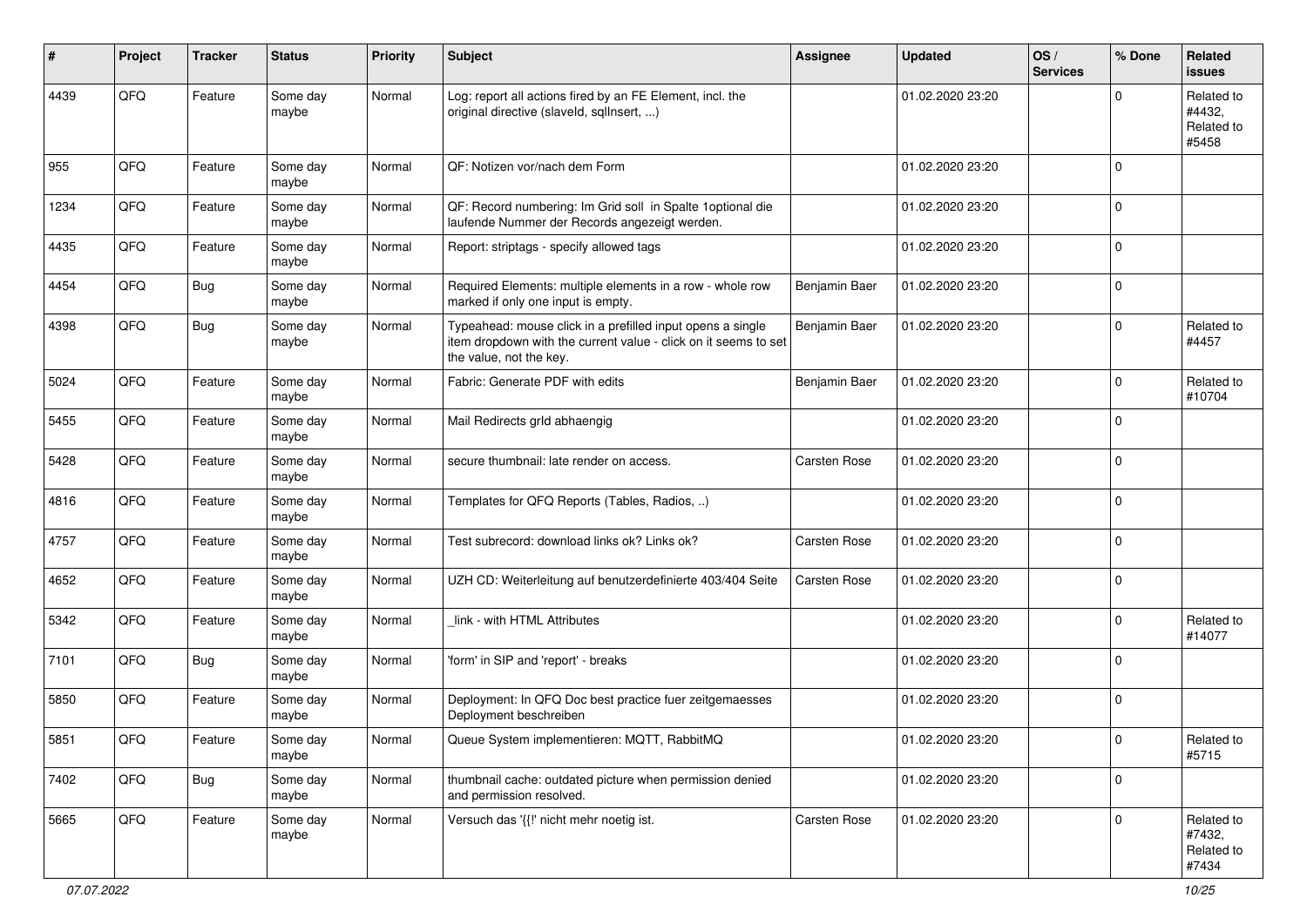| ∦    | Project | <b>Tracker</b> | <b>Status</b>     | <b>Priority</b> | <b>Subject</b>                                                                                                                                                | <b>Assignee</b>     | <b>Updated</b>   | OS/<br><b>Services</b> | % Done    | Related<br>issues                              |
|------|---------|----------------|-------------------|-----------------|---------------------------------------------------------------------------------------------------------------------------------------------------------------|---------------------|------------------|------------------------|-----------|------------------------------------------------|
| 4443 | QFQ     | Feature        | Some day<br>maybe | Normal          | Form: multiple secondary tables                                                                                                                               |                     | 01.02.2020 23:20 |                        | $\Omega$  |                                                |
| 4365 | QFQ     | Feature        | Some day<br>maybe | Normal          | Multi Language: new way of config                                                                                                                             | Carsten Rose        | 01.02.2020 23:20 |                        | $\Omega$  |                                                |
| 4343 | QFQ     | Feature        | Some day<br>maybe | Normal          | Link: Classifier to add 'attributes'                                                                                                                          | Carsten Rose        | 01.02.2020 23:20 |                        | $\Omega$  | Related to<br>#14077                           |
| 4650 | QFQ     | Feature        | Some day<br>maybe | Normal          | Convert html to doc/rtf                                                                                                                                       | <b>Carsten Rose</b> | 01.02.2020 23:20 |                        | $\Omega$  | Related to<br>#10704                           |
| 4627 | QFQ     | Feature        | Some day<br>maybe | Normal          | dbupdate: all tables - check 'create', 'modified' if it is possible<br>to change to default 'CURRENT_TIMESTAMP' and modified<br>'ON UPDATE CURRENT_TIMESTAMP' |                     | 01.02.2020 23:20 |                        | $\Omega$  |                                                |
| 4536 | QFQ     | Feature        | Some day<br>maybe | Normal          | FE upload: problem with delete if mutliple uploads an<br>FE.name="                                                                                            |                     | 01.02.2020 23:20 |                        | $\Omega$  |                                                |
| 4659 | QFQ     | Bug            | Some day<br>maybe | Normal          | infoButtonExtra                                                                                                                                               | Carsten Rose        | 01.02.2020 23:20 |                        | $\Omega$  |                                                |
| 4626 | QFQ     | Feature        | Some day<br>maybe | Normal          | Mobile View: 'classBody=qfq-form-right' makes no sense                                                                                                        |                     | 01.02.2020 23:20 |                        | $\Omega$  |                                                |
| 4446 | QFQ     | Feature        | Some day<br>maybe | Normal          | New FE get same feldContainerId as last modifed FE                                                                                                            |                     | 01.02.2020 23:20 |                        | $\Omega$  |                                                |
| 4546 | QFQ     | Bug            | Some day<br>maybe | Normal          | NH: SIP storage is destroyed                                                                                                                                  |                     | 01.02.2020 23:20 |                        | $\Omega$  |                                                |
| 4640 | QFQ     | Feature        | Some day<br>maybe | Normal          | Rename System Forms                                                                                                                                           |                     | 01.02.2020 23:20 |                        | $\Omega$  |                                                |
| 4551 | QFQ     | Feature        | Some day<br>maybe | Normal          | Set 'pills' via dynamicUpdate to show/hide/disabled                                                                                                           |                     | 01.02.2020 23:20 |                        | $\Omega$  | Related to<br>#3752                            |
| 4549 | QFQ     | <b>Bug</b>     | Some day<br>maybe | Normal          | TemplateGroups: FE.type SELECT loose selected value after<br>save                                                                                             | <b>Carsten Rose</b> | 01.02.2020 23:20 |                        | $\Omega$  | Related to<br>#4548,<br>Related to<br>#4771    |
| 4719 | QFQ     | Feature        | Some day<br>maybe | Normal          | Custom Message in Client in case of 'Browser tab close,<br>modification will be lost'                                                                         |                     | 01.02.2020 23:20 |                        | $\Omega$  |                                                |
| 5892 | QFQ     | Feature        | Some day<br>maybe | Normal          | QFQ should use T3 API to manipulate FE GROUP<br>membership                                                                                                    |                     | 01.02.2020 23:20 |                        | $\Omega$  |                                                |
| 5480 | QFG     | Feature        | Some day<br>maybe | Normal          | QFQ: Dokumentation mit Screenshots versehen                                                                                                                   | <b>Carsten Rose</b> | 01.02.2020 23:20 |                        | $\vert$ 0 | Related to<br>#9879                            |
| 4771 | QFQ     | Bug            | Some day<br>maybe | Normal          | qfq: select-down-values empty after save (edit-form for<br>program administrators)                                                                            | Carsten Rose        | 01.02.2020 23:20 |                        | $\Omega$  | Related to<br>#4549, Has<br>duplicate<br>#4282 |
| 5452 | QFG     | Feature        | Some day<br>maybe | Normal          | Thumbnails from PDF: bad quality                                                                                                                              |                     | 01.02.2020 23:20 |                        | 0         |                                                |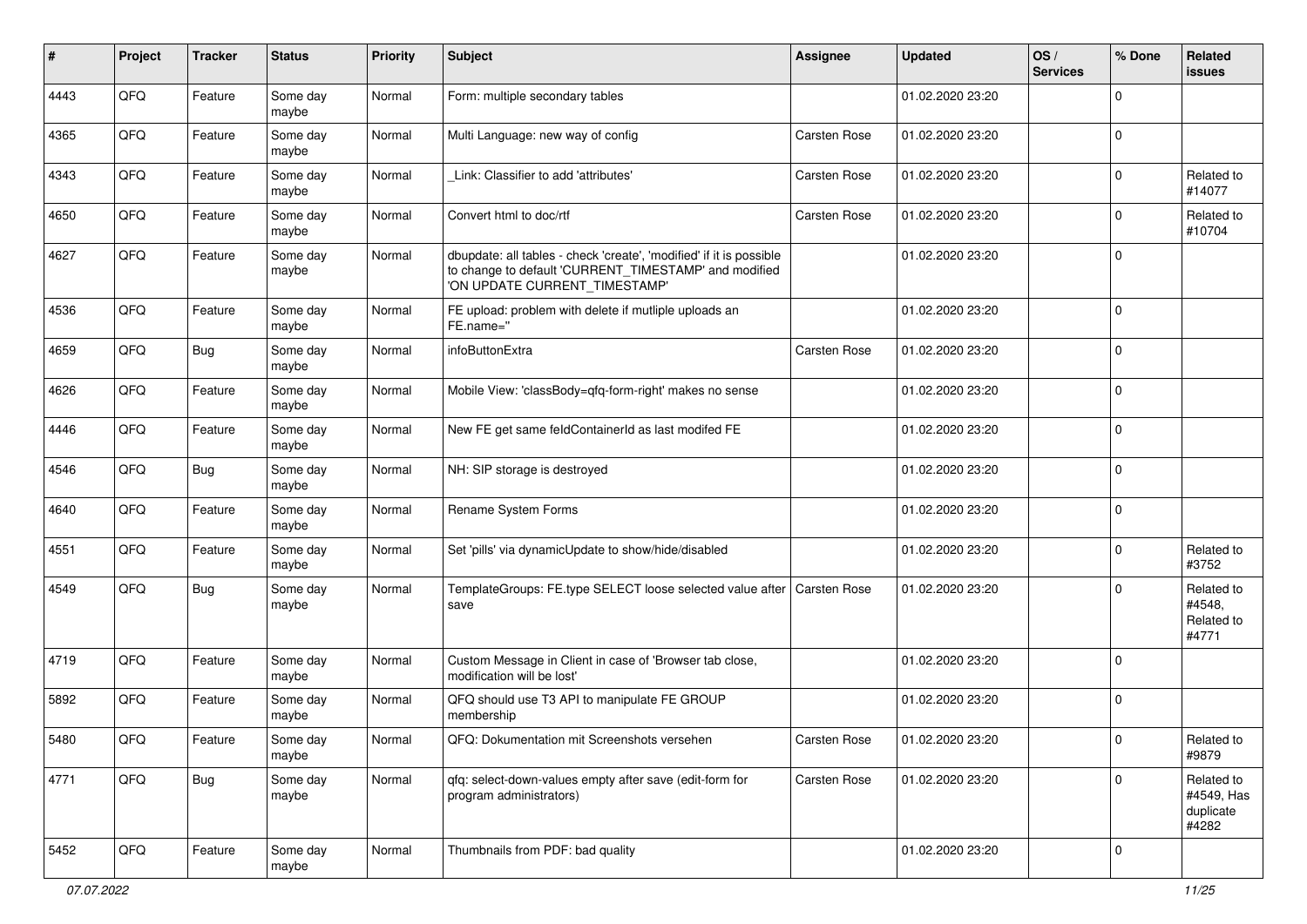| #    | Project | <b>Tracker</b> | <b>Status</b>     | <b>Priority</b> | <b>Subject</b>                                                                                                             | Assignee            | <b>Updated</b>   | OS/<br><b>Services</b> | % Done      | Related<br><b>issues</b>                    |
|------|---------|----------------|-------------------|-----------------|----------------------------------------------------------------------------------------------------------------------------|---------------------|------------------|------------------------|-------------|---------------------------------------------|
| 3547 | QFQ     | Bug            | New               | Normal          | FE of type 'note' causes writing of empty fields.                                                                          | Carsten Rose        | 01.02.2020 23:21 |                        | $\Omega$    |                                             |
| 3504 | QFQ     | Feature        | New               | Normal          | Logging: welche Action FEs werden wann wie ausgefuehrt                                                                     | Carsten Rose        | 01.02.2020 23:21 |                        | U           | Related to<br>#5458,<br>Related to<br>#4092 |
| 5576 | QFQ     | Bug            | New               | Normal          | Using MySQL 'DROP' requires privilege - wich is not really<br>necessary.                                                   | <b>Carsten Rose</b> | 01.02.2020 23:21 |                        | $\Omega$    |                                             |
| 5131 | QFQ     | Feature        | New               | Normal          | Activate Spin Gear ('wait/busy' indicator) via LINK attribute                                                              | <b>Carsten Rose</b> | 01.02.2020 23:21 |                        | 0           |                                             |
| 4250 | QFQ     | Feature        | New               | Normal          | AutoCron in QFQ via PHP                                                                                                    | Carsten Rose        | 01.02.2020 23:21 |                        | $\Omega$    | Related to<br>#3292,<br>Related to<br>#3291 |
| 6292 | QFQ     | Feature        | New               | Normal          | Download: File speichern mit Hash aber original Filename in<br>der Datenbank vermerken fuer Downloads                      | Carsten Rose        | 01.02.2020 23:21 |                        | $\Omega$    |                                             |
| 6462 | QFQ     | <b>Bug</b>     | New               | Normal          | File Upload: Nutzlose Fehlermeldung wenn Datei zu gross                                                                    | Carsten Rose        | 01.02.2020 23:21 |                        | $\Omega$    | Related to<br>#6139                         |
| 6289 | QFQ     | Feature        | New               | Normal          | Form: Log                                                                                                                  | <b>Carsten Rose</b> | 01.02.2020 23:21 |                        | $\mathbf 0$ |                                             |
| 6437 | QFQ     | Feature        | New               | Normal          | Neuer Mode Button bei FormElementen                                                                                        | Carsten Rose        | 01.02.2020 23:21 |                        | $\Omega$    | Related to<br>#9668.<br>Blocked by<br>#9678 |
| 6483 | QFQ     | <b>Bug</b>     | New               | Normal          | R Store funktioniert nicht bei 'Report Notation' im FE                                                                     | Carsten Rose        | 01.02.2020 23:21 |                        | $\Omega$    |                                             |
| 6677 | QFQ     | Bug            | New               | Normal          | Error message FE Action Element: no/wrong FE reference<br>who cause the problem.                                           | Carsten Rose        | 01.02.2020 23:21 |                        | $\Omega$    |                                             |
| 6594 | QFQ     | Feature        | New               | Normal          | Excel: on download, check if there is a valid sip                                                                          | Carsten Rose        | 01.02.2020 23:21 |                        | $\Omega$    |                                             |
| 6765 | QFQ     | Feature        | New               | Normal          | Moeglichkeit via QFQ eigene Logs zu schreiben                                                                              | Carsten Rose        | 01.02.2020 23:21 |                        | 0           |                                             |
| 7102 | QFQ     | Feature        | New               | Normal          | Comment sign in report: '#' and '--'                                                                                       | Carsten Rose        | 01.02.2020 23:21 |                        | 0           |                                             |
| 6912 | QFQ     | Bug            | New               | Normal          | error Message Var 'deadline' already set in SIP - in Form<br>with FE.value={{deadline:R:::{{deadlinePeriod:Y}}}}           | <b>Carsten Rose</b> | 01.02.2020 23:21 |                        | $\Omega$    |                                             |
| 6972 | QFQ     | Feature        | Some day<br>maybe | Normal          | Fabric Clipboard / cross browser tab                                                                                       | Benjamin Baer       | 01.02.2020 23:21 |                        | $\Omega$    |                                             |
| 7099 | QFQ     | Feature        | New               | Normal          | Redesign FormEditor                                                                                                        | Carsten Rose        | 01.02.2020 23:21 |                        | $\mathbf 0$ |                                             |
| 7014 | QFQ     | <b>Bug</b>     | New               | Normal          | Sending invalid emails succeeds when<br>debug.redirectAllMailTo is set                                                     | Carsten Rose        | 01.02.2020 23:21 |                        | ΙU          |                                             |
| 6970 | QFQ     | Feature        | Some day<br>maybe | Normal          | tablesorter: default fuer 'sortReset' aendern von 'Ctrl' zu 'Alt'                                                          | Benjamin Baer       | 01.02.2020 23:21 |                        | $\mathbf 0$ |                                             |
| 7119 | QFQ     | Feature        | New               | Normal          | Upload: scaleDownWidth, scaleDownHeight                                                                                    | Carsten Rose        | 01.02.2020 23:21 |                        | $\mathbf 0$ |                                             |
| 6855 | QFQ     | Feature        | New               | Normal          | With {{feUser:U}}!={{feUser:T}}: Save / Delete: only possible<br>with {{feUserSave:U}}='yes' and '{{feUserDelete:U}}='yes' | Carsten Rose        | 01.02.2020 23:21 |                        | 0           |                                             |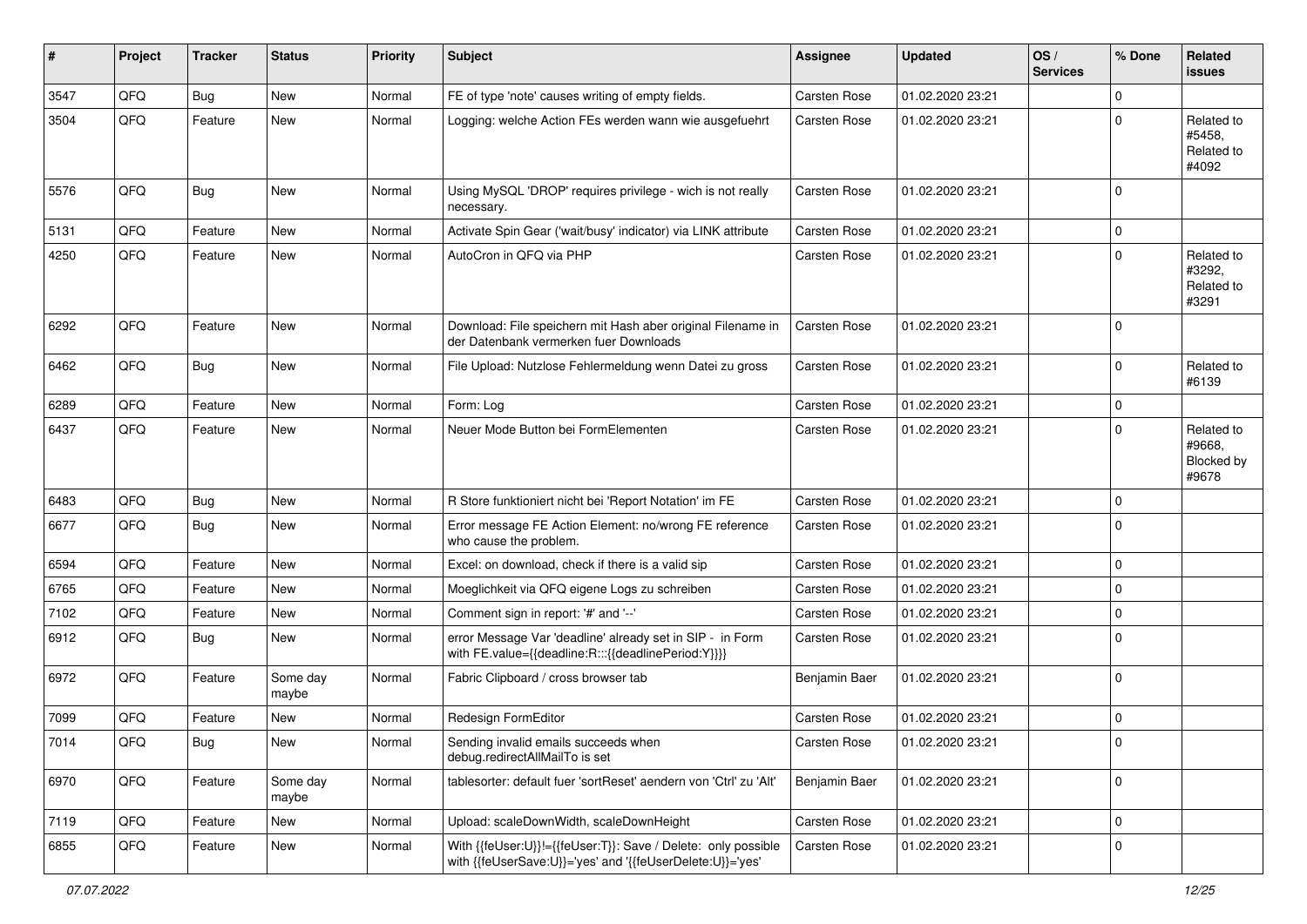| #    | Project | <b>Tracker</b> | <b>Status</b> | <b>Priority</b> | <b>Subject</b>                                                                                        | Assignee            | <b>Updated</b>   | OS/<br><b>Services</b> | % Done         | Related<br>issues         |
|------|---------|----------------|---------------|-----------------|-------------------------------------------------------------------------------------------------------|---------------------|------------------|------------------------|----------------|---------------------------|
| 7342 | QFQ     | Feature        | <b>New</b>    | Normal          | add content = hide this                                                                               | Carsten Rose        | 01.02.2020 23:21 |                        | $\Omega$       |                           |
| 7481 | QFQ     | Feature        | New           | Normal          | Detect 'BaseUrl' automatically                                                                        | Carsten Rose        | 01.02.2020 23:21 |                        | $\Omega$       |                           |
| 7280 | QFQ     | Feature        | New           | Normal          | recently used table                                                                                   | Carsten Rose        | 01.02.2020 23:21 |                        | $\mathbf 0$    |                           |
| 7261 | QFQ     | <b>Bug</b>     | <b>New</b>    | Normal          | Report pathFilename for user without path, only the filename                                          | <b>Carsten Rose</b> | 01.02.2020 23:21 |                        | $\Omega$       |                           |
| 7239 | QFQ     | Feature        | New           | Normal          | TinyMCE: html tag whitelist                                                                           | Carsten Rose        | 01.02.2020 23:21 |                        | $\mathbf 0$    | Related to<br>#14320      |
| 7219 | QFQ     | <b>Bug</b>     | New           | Normal          | typeSheadSql / typeAheadSqlPrefetch: change to curly<br>braces                                        | Carsten Rose        | 01.02.2020 23:21 |                        | $\mathbf 0$    |                           |
| 7175 | QFQ     | Feature        | New           | Normal          | Upload: md5 hash as filename                                                                          | <b>Carsten Rose</b> | 01.02.2020 23:21 |                        | $\mathbf 0$    |                           |
| 9602 | QFQ     | Feature        | New           | Normal          | Form definition as JSON                                                                               | Carsten Rose        | 01.02.2020 23:21 |                        | $\Omega$       | Related to<br>#9600       |
| 7681 | QFQ     | Feature        | New           | Normal          | Optional switch off 'check for modified record'                                                       | <b>Carsten Rose</b> | 01.02.2020 23:21 |                        | $\Omega$       |                           |
| 7683 | QFQ     | Feature        | New           | Normal          | Special column names in '{{ SELECT  AS _link }}' should be<br>detected                                | <b>Carsten Rose</b> | 01.02.2020 23:21 |                        | $\mathbf 0$    |                           |
| 7574 | QFQ     | Bug            | New           | Normal          | Substitute error: form element not reported / dont parse<br>Form.note                                 | Carsten Rose        | 01.02.2020 23:21 |                        | $\Omega$       |                           |
| 7521 | QFQ     | Feature        | New           | Normal          | TemplateGroup: fe.type=upload                                                                         | Carsten Rose        | 01.02.2020 23:21 |                        | $\Omega$       | Related to<br>#9706       |
| 4082 | QFQ     | Feature        | New           | Normal          | Dynamic Update: modeSql - useful default                                                              | Carsten Rose        | 01.02.2020 23:22 |                        | $\Omega$       |                           |
| 7002 | QFQ     | Bug            | New           | Normal          | Dynamic Update: row does not disappear / appear                                                       | Carsten Rose        | 01.02.2020 23:22 |                        | $\Omega$       |                           |
| 7109 | QFQ     | Feature        | New           | Normal          | Dynamic Updates: row/element hide                                                                     | Carsten Rose        | 01.02.2020 23:22 |                        | $\Omega$       | Has<br>duplicate<br>#4081 |
| 6250 | QFQ     | Feature        | In Progress   | Normal          | Enhance layout: a) Subrecord, b) Subrecord-Title                                                      | Carsten Rose        | 01.02.2020 23:22 |                        | $\Omega$       | Related to<br>#5391       |
| 7512 | QFQ     | Bug            | New           | Normal          | FE: inputType=number >> 'pattern' is not respected                                                    | Carsten Rose        | 01.02.2020 23:22 |                        | $\mathbf 0$    |                           |
| 7547 | QFQ     | Bug            | <b>New</b>    | Normal          | Error Message in afterSave: wrong parameter column<br>reported                                        | Carsten Rose        | 01.02.2020 23:22 |                        | $\Omega$       |                           |
| 7812 | QFQ     | Feature        | New           | Normal          | FE 'Subrecord' - new option 'subrecordShowFilter',<br>'subrecordPaging'                               | Carsten Rose        | 01.02.2020 23:22 |                        | $\overline{0}$ |                           |
| 7685 | QFQ     | Bug            | New           | Normal          | Open FormElement from QFQ error message and save<br>modified record: error about missing {{formId:F}} | Carsten Rose        | 01.02.2020 23:22 |                        | $\Omega$       |                           |
| 7524 | QFQ     | Bug            | New           | Normal          | QFQ throws a 'General Error' if 'fileadmin/protected/log/' is<br>not writeable                        | Carsten Rose        | 01.02.2020 23:22 |                        | $\overline{0}$ |                           |
| 7520 | QFQ     | Feature        | New           | Normal          | QR Code:  AS _qr ( AS _link)                                                                          | Carsten Rose        | 01.02.2020 23:22 |                        | $\Omega$       |                           |
| 7513 | QFQ     | <b>Bug</b>     | New           | Normal          | Radios not correct aligned                                                                            | Carsten Rose        | 01.02.2020 23:22 |                        | $\overline{0}$ |                           |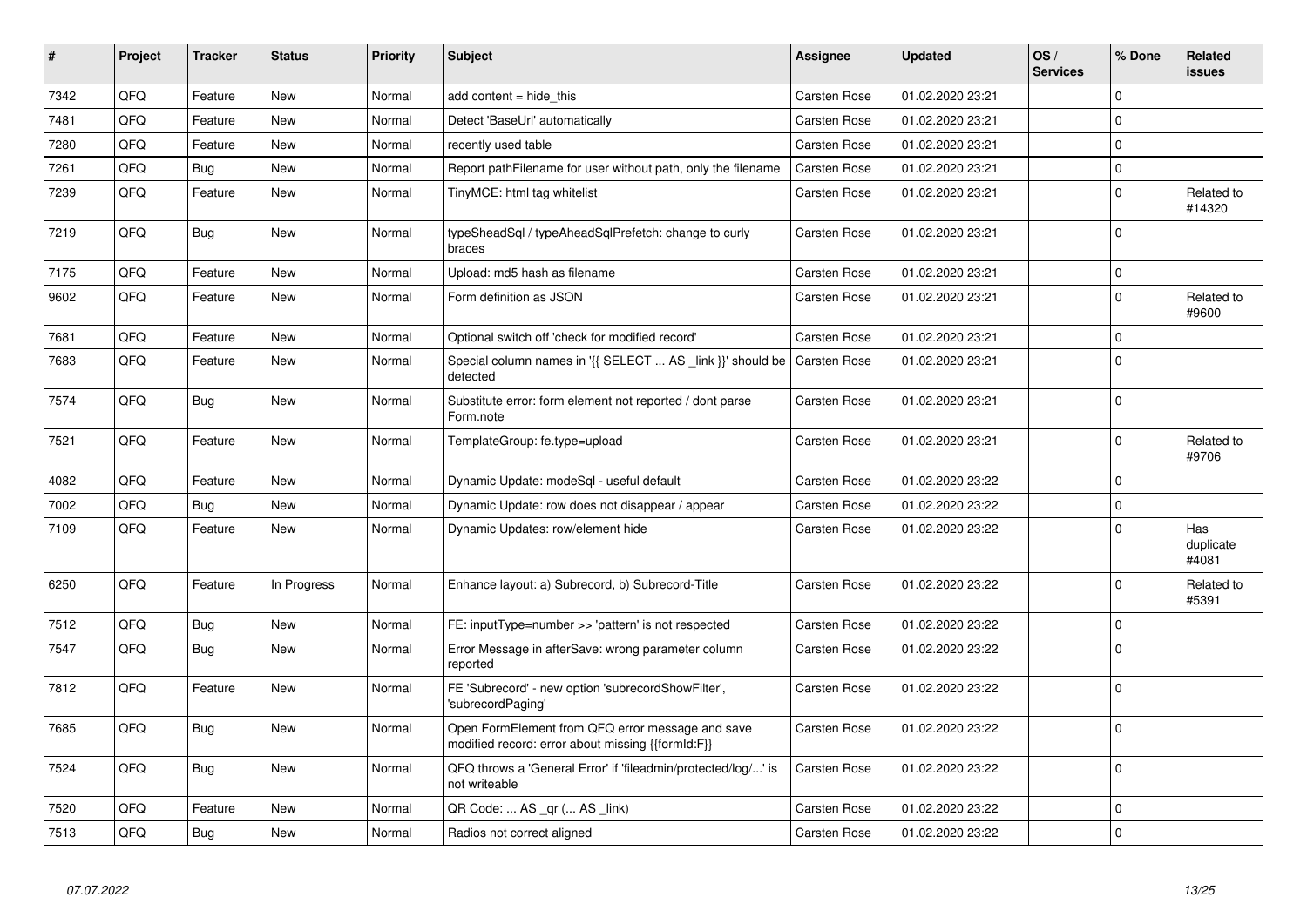| #    | Project | <b>Tracker</b> | <b>Status</b>     | <b>Priority</b> | <b>Subject</b>                                                                                         | Assignee            | <b>Updated</b>   | OS/<br><b>Services</b> | % Done      | Related<br>issues                                                    |
|------|---------|----------------|-------------------|-----------------|--------------------------------------------------------------------------------------------------------|---------------------|------------------|------------------------|-------------|----------------------------------------------------------------------|
| 7795 | QFQ     | <b>Bug</b>     | New               | Normal          | Readonly Form: Typeahead-Felder                                                                        | Carsten Rose        | 01.02.2020 23:22 |                        | $\Omega$    | Related to<br>#10640                                                 |
| 7730 | QFQ     | Feature        | Priorize          | Normal          | SELECT Box: title in between                                                                           | Benjamin Baer       | 01.02.2020 23:22 |                        | $\mathbf 0$ |                                                                      |
| 7519 | QFQ     | Feature        | New               | Normal          | Select: Multi                                                                                          | Carsten Rose        | 01.02.2020 23:22 |                        | $\Omega$    |                                                                      |
| 8089 | QFQ     | Feature        | New               | Normal          | Copy/Paste for FormElements                                                                            | Carsten Rose        | 01.02.2020 23:22 |                        | $\mathbf 0$ |                                                                      |
| 8719 | QFQ     | Feature        | New               | Normal          | extraButtonLock: add support for 0/1                                                                   | Carsten Rose        | 01.02.2020 23:22 |                        | $\mathbf 0$ |                                                                      |
| 8049 | QFQ     | Bug            | New               | Normal          | FE.type=note, column 'value': text moves some pixel to top<br>after save                               | Carsten Rose        | 01.02.2020 23:22 |                        | $\Omega$    |                                                                      |
| 8336 | QFQ     | Feature        | New               | Normal          | Form > modified > Close New: a) Optional disable popup, b)<br>custom text, c) mode on save: close stay | Carsten Rose        | 01.02.2020 23:22 |                        | $\mathbf 0$ | Related to<br>#8335                                                  |
| 7924 | QFQ     | Feature        | New               | Normal          | Radio/Checkbox with Tooltip                                                                            | Carsten Rose        | 01.02.2020 23:22 |                        | $\Omega$    |                                                                      |
| 8806 | QFQ     | Feature        | New               | Normal          | SQL Function nl2br                                                                                     | Carsten Rose        | 01.02.2020 23:22 |                        | $\Omega$    |                                                                      |
| 9127 | QFQ     | <b>Bug</b>     | New               | Normal          | Error Message: change 'roll over' color - text not readable                                            | Carsten Rose        | 01.02.2020 23:22 |                        | $\mathbf 0$ |                                                                      |
| 9128 | QFQ     | Feature        | New               | Normal          | Error Message: not replaced variables- a) replace back to '{'<br>b) underline                          | Carsten Rose        | 01.02.2020 23:22 |                        | $\Omega$    | Related to<br>#9129                                                  |
| 8975 | QFQ     | Feature        | New               | Normal          | Report Notation: 2.0                                                                                   | Carsten Rose        | 01.02.2020 23:22 |                        | $\Omega$    | Related to<br>#8963                                                  |
| 9129 | QFQ     | Feature        | New               | Normal          | sqlValidate: Message as notification, not as error                                                     | <b>Carsten Rose</b> | 01.02.2020 23:22 |                        | $\Omega$    | Related to<br>#9128                                                  |
| 9130 | QFQ     | Feature        | Some day<br>maybe | Normal          | tablesorter: Automatic Row numbering / Zeilenummer                                                     | Benjamin Baer       | 01.02.2020 23:22 |                        | $\mathbf 0$ |                                                                      |
| 9177 | QFQ     | Bug            | New               | Normal          | Bug? QFQ tries to save an action FE, which has real existing<br>column name                            | Carsten Rose        | 01.02.2020 23:22 |                        | $\mathbf 0$ |                                                                      |
| 9317 | QFQ     | <b>Bug</b>     | New               | Normal          | FE.type=note: with dynamic show/hidden an empty label<br>causes trouble                                | Carsten Rose        | 01.02.2020 23:22 |                        | $\Omega$    |                                                                      |
| 9208 | QFQ     | Feature        | New               | Normal          | Manage 'recent' records                                                                                | Carsten Rose        | 01.02.2020 23:22 |                        | $\mathbf 0$ |                                                                      |
| 9352 | QFQ     | Feature        | New               | Normal          | FE 'Native' fire slaveld, sqlAfter, sqlIns                                                             | <b>Carsten Rose</b> | 01.02.2020 23:22 |                        | 0           |                                                                      |
| 9533 | QFQ     | Bug            | New               | Normal          | FE.type=upload: Check in 'beforeSave' if upload is given                                               | Carsten Rose        | 01.02.2020 23:22 |                        | 0           | Related to<br>#11523                                                 |
| 9537 | QFQ     | Feature        | New               | Normal          | FormEditor: Edit fieldset in FrontEnd                                                                  | Carsten Rose        | 01.02.2020 23:22 |                        | $\mathbf 0$ |                                                                      |
| 9781 | QFQ     | Feature        | New               | Normal          | Button: CSS class to make buttons smaller                                                              | Carsten Rose        | 01.02.2020 23:22 |                        | 0           |                                                                      |
| 9783 | QFQ     | <b>Bug</b>     | New               | Normal          | Email with special characters                                                                          | Carsten Rose        | 01.02.2020 23:22 |                        | $\mathbf 0$ |                                                                      |
| 9706 | QFQ     | Feature        | New               | Normal          | Multi File Upload (hidden template group)                                                              | Carsten Rose        | 01.02.2020 23:22 |                        | $\mathbf 0$ | Related to<br>#7521,<br>Related to<br>#5562,<br>Related to<br>#13330 |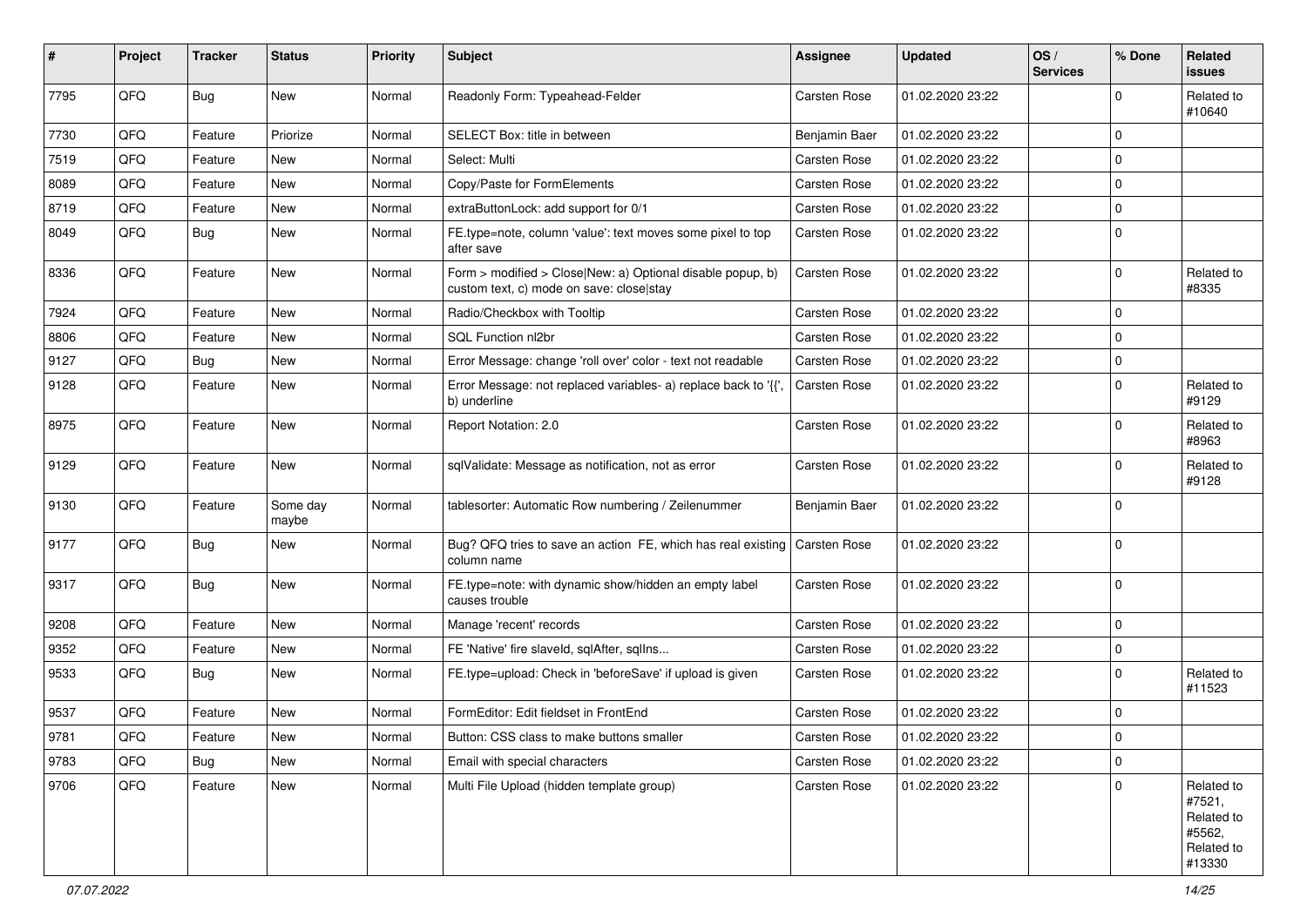| #     | Project | <b>Tracker</b> | <b>Status</b>     | <b>Priority</b> | <b>Subject</b>                                                                                     | Assignee            | <b>Updated</b>   | OS/<br><b>Services</b> | % Done      | Related<br>issues    |
|-------|---------|----------------|-------------------|-----------------|----------------------------------------------------------------------------------------------------|---------------------|------------------|------------------------|-------------|----------------------|
| 9811  | QFQ     | Feature        | New               | Normal          | Report: tag every n'th row                                                                         | Carsten Rose        | 01.02.2020 23:22 |                        | $\mathbf 0$ |                      |
| 9707  | QFQ     | Feature        | New               | Normal          | SIP security: encode pageld and check pageld on decode                                             | Carsten Rose        | 01.02.2020 23:22 |                        | $\Omega$    |                      |
| 10015 | QFQ     | Feature        | Priorize          | Normal          | Monospace in Textarea                                                                              | Carsten Rose        | 03.02.2020 13:40 |                        | $\Omega$    |                      |
| 10003 | QFQ     | Feature        | Priorize          | Normal          | fieldset: stronger visualize group                                                                 | Benjamin Baer       | 12.02.2020 08:13 |                        | 0           |                      |
| 10324 | QFQ     | Bug            | <b>New</b>        | Normal          | Excel Export mit Template funktioniert nur, wenn Template<br>vor uid kommt                         |                     | 30.03.2020 11:20 |                        | $\Omega$    | Related to<br>#10257 |
| 4050  | QFQ     | Feature        | <b>New</b>        | Normal          | sql.log: 1) FormElement ID which causes a specific action, 2)<br>Result in the same row.           | Carsten Rose        | 15.04.2020 11:35 |                        | $\Omega$    | Related to<br>#5458  |
| 10082 | QFQ     | Bug            | <b>New</b>        | Normal          | FE.type=SELECT - 'sanatize' Class                                                                  | Carsten Rose        | 07.05.2020 09:36 |                        | $\Omega$    | Related to<br>#10081 |
| 10119 | QFQ     | Feature        | New               | Normal          | Dropdown (selectlist) & Type Ahead: format and catagorize list                                     | <b>Carsten Rose</b> | 07.05.2020 09:36 |                        | $\mathbf 0$ |                      |
| 10124 | QFQ     | Feature        | Feedback          | Normal          | gfg AAI-Login                                                                                      | Karin Niffeler      | 07.05.2020 09:36 |                        | $\Omega$    |                      |
| 10322 | QFQ     | <b>Bug</b>     | New               | Normal          | FormElement / Radio: missing column 'enum' >> FE not<br>reported                                   | Carsten Rose        | 07.05.2020 09:37 |                        | $\mathbf 0$ |                      |
| 10384 | QFQ     | Feature        | <b>New</b>        | Normal          | Parameter Exchange QFQ Instances                                                                   |                     | 07.05.2020 09:38 |                        | $\Omega$    |                      |
| 10443 | QFQ     | Feature        | In Progress       | Normal          | Konzept _api / _live                                                                               | Carsten Rose        | 07.05.2020 09:39 |                        | 0           |                      |
| 5559  | QFQ     | Bug            | <b>New</b>        | Normal          | FE.type = Upload: 'accept' might contain variables                                                 | Carsten Rose        | 11.05.2020 21:23 |                        | $\Omega$    |                      |
| 10593 | QFQ     | Feature        | New               | Normal          | label2: text behind input element                                                                  | Carsten Rose        | 16.05.2020 10:57 |                        | $\Omega$    |                      |
| 5345  | QFQ     | Feature        | <b>New</b>        | Normal          | Report: UPDATE / INSERT / DELETE statements should<br>trigger subqueries, depending on the result. | Carsten Rose        | 27.05.2020 16:11 |                        | $\Omega$    |                      |
| 10658 | QFQ     | Bug            | New               | Normal          | processReadOnly broken                                                                             | Carsten Rose        | 27.05.2020 17:55 |                        | $\Omega$    |                      |
| 10005 | QFQ     | Feature        | Priorize          | Normal          | Report / special column name:  AS _calendar                                                        | <b>Carsten Rose</b> | 03.06.2020 17:28 |                        | $\Omega$    |                      |
| 10738 | QFQ     | Feature        | Some day<br>maybe | Normal          | CORS headers for external API requests                                                             |                     | 10.06.2020 14:00 |                        | $\Omega$    |                      |
| 3432  | QFQ     | Feature        | New               | Normal          | subrecord: dynamicUpdate                                                                           | Carsten Rose        | 11.06.2020 21:10 |                        | $\Omega$    | Related to<br>#5691  |
| 10763 | QFQ     | Feature        | <b>New</b>        | Normal          | form accessed and submitted despite logout?                                                        |                     | 16.06.2020 11:43 |                        | $\mathbf 0$ |                      |
| 10819 | QFQ     | Feature        | New               | Normal          | Persistent SIP - second try                                                                        | Carsten Rose        | 29.06.2020 23:02 |                        | $\Omega$    | Related to<br>#6261  |
| 10874 | QFQ     | Feature        | New               | Normal          | Erstellen eines Foreign Keys in der Tabelle "FormElement"                                          |                     | 13.07.2020 10:11 |                        | $\mathbf 0$ |                      |
| 10890 | QFQ     | Bug            | New               | Normal          | AutoCron hangs                                                                                     |                     | 20.07.2020 13:56 |                        | $\Omega$    |                      |
| 10976 | QFQ     | Feature        | New               | Normal          | Excel Export Verbesserungen                                                                        | Carsten Rose        | 06.08.2020 10:56 |                        | $\Omega$    |                      |
| 10996 | QFQ     | Feature        | New               | Normal          | Download video via sip: no seek                                                                    | Carsten Rose        | 12.08.2020 14:18 |                        | $\mathbf 0$ |                      |
| 11080 | QFQ     | Feature        | New               | Normal          | Send MQTT messages                                                                                 | Carsten Rose        | 29.08.2020 19:49 |                        | $\Omega$    |                      |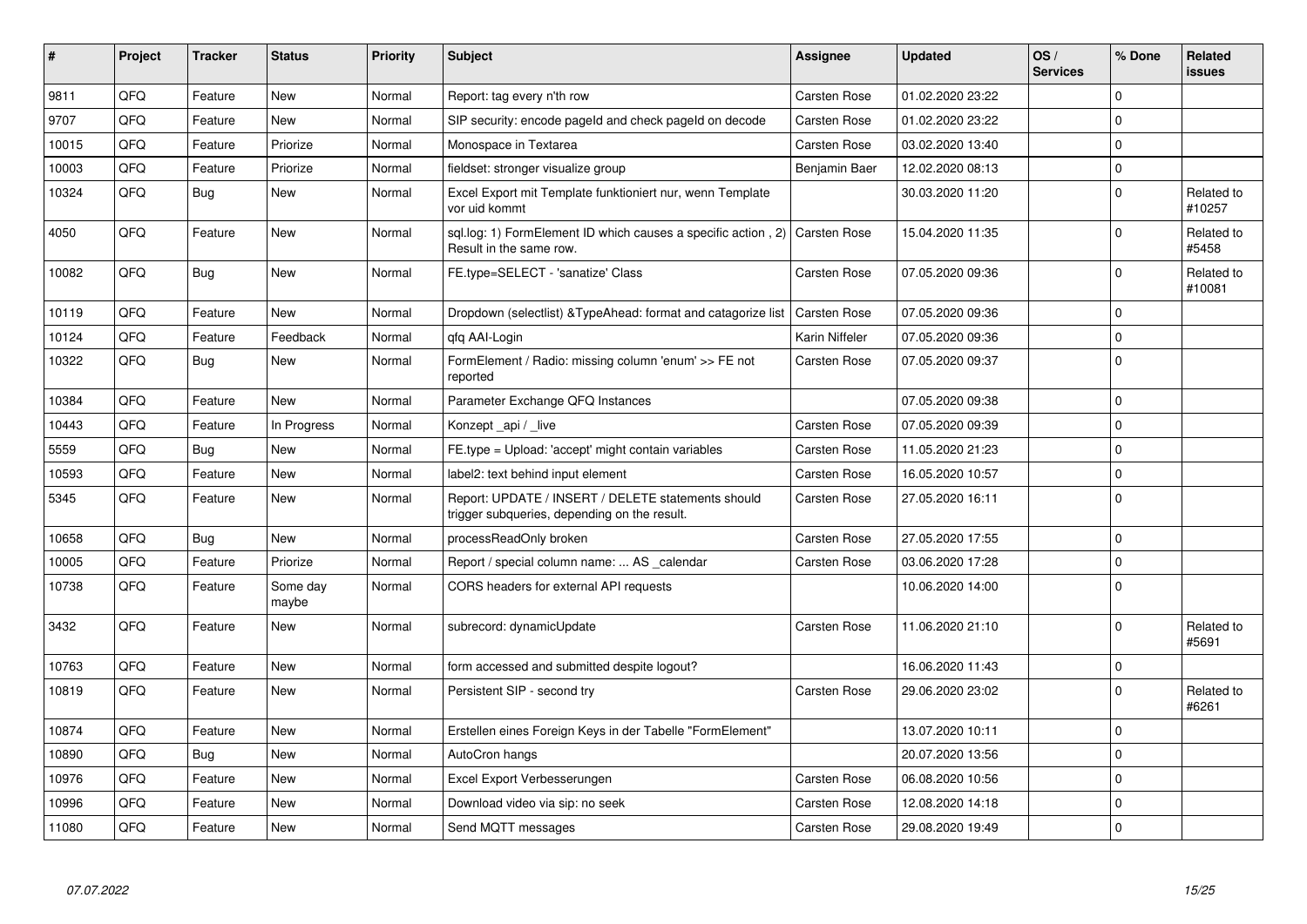| #     | Project | <b>Tracker</b> | <b>Status</b>     | <b>Priority</b> | <b>Subject</b>                                                                      | <b>Assignee</b>     | <b>Updated</b>   | OS/<br><b>Services</b> | % Done      | Related<br>issues                                                    |
|-------|---------|----------------|-------------------|-----------------|-------------------------------------------------------------------------------------|---------------------|------------------|------------------------|-------------|----------------------------------------------------------------------|
| 11076 | QFQ     | Feature        | In Progress       | Normal          | SELECT  AS _websocket                                                               | Carsten Rose        | 30.08.2020 17:49 |                        | $\Omega$    | Related to<br>#13354                                                 |
| 11195 | QFQ     | Bug            | New               | Low             | Dynamic Update: Note not updated if new text is empty<br>(v20.4)                    |                     | 25.09.2020 11:14 |                        | $\Omega$    |                                                                      |
| 11239 | QFQ     | Bug            | New               | Normal          | Radiobutton (plain): horizontales Rendern abhängig vom<br>Datentyp in der Datenbank | Carsten Rose        | 30.09.2020 18:37 |                        | $\Omega$    |                                                                      |
| 11504 | QFQ     | Feature        | <b>New</b>        | Normal          | Dynamic Update: Button text update for 'Save',' Close' &<br>'Delete'                | <b>Carsten Rose</b> | 12.11.2020 23:44 |                        | $\Omega$    |                                                                      |
| 10759 | QFQ     | Bug            | New               | Normal          | emptyMeansNull - Feld falsch aktualisiert                                           |                     | 12.11.2020 23:45 |                        | $\Omega$    |                                                                      |
| 10937 | QFQ     | <b>Bug</b>     | New               | Normal          | Fehler mit abhängigen Select- Feldern beim Positionieren                            | Carsten Rose        | 12.11.2020 23:45 |                        | $\Omega$    |                                                                      |
| 10588 | QFQ     | <b>Bug</b>     | New               | Normal          | typeahed Tag: Doku anpassen                                                         | Carsten Rose        | 12.11.2020 23:45 |                        | $\Omega$    |                                                                      |
| 10704 | QFQ     | Bug            | <b>New</b>        | Normal          | wkhtml problem rendering fullCalendar.js / fabric.js >><br>successor: puppeteer     | Carsten Rose        | 12.11.2020 23:45 |                        | $\Omega$    | Related to<br>#5024,<br>Related to<br>#4650,<br>Related to<br>#10715 |
| 11522 | QFQ     | <b>Bug</b>     | <b>New</b>        | Normal          | Aus/Einblenden von Reitern                                                          |                     | 13.11.2020 14:58 |                        | $\Omega$    |                                                                      |
| 11523 | QFQ     | Feature        | New               | Normal          | Mit dynamic Update erkennen, ob Upload gemacht wurde                                | Carsten Rose        | 13.11.2020 15:07 |                        | $\Omega$    | Related to<br>#9533                                                  |
| 11535 | QFQ     | Feature        | <b>New</b>        | Normal          | Ability to create SQL columns in frontend QFQ forms                                 |                     | 17.11.2020 12:11 |                        | $\mathbf 0$ |                                                                      |
| 11534 | QFQ     | Feature        | New               | Normal          | Report: Action on selected rows - Table batchprocessing<br>feature                  |                     | 18.11.2020 08:15 |                        | $\Omega$    |                                                                      |
| 11695 | QFQ     | Bug            | New               | Normal          | MultiForm required FE Error                                                         | Carsten Rose        | 04.12.2020 13:34 |                        | $\Omega$    |                                                                      |
| 11715 | QFQ     | <b>Bug</b>     | New               | Normal          | acceptZeroAsRequired and requiredOffButMark do not<br>coincide                      |                     | 08.12.2020 12:13 |                        | $\Omega$    |                                                                      |
| 11716 | QFQ     | Feature        | New               | Normal          | Form an beliebiger Stelle im Report anzeigen                                        |                     | 09.12.2020 09:47 |                        | $\mathbf 0$ |                                                                      |
| 11752 | QFQ     | Bug            | New               | Normal          | checkbox renders multiple input elements with same name                             | Carsten Rose        | 17.12.2020 14:58 |                        | $\Omega$    | Related to<br>#11750                                                 |
| 11775 | QFQ     | Feature        | New               | Normal          | Subrecord Tooltip pro Feld                                                          | Carsten Rose        | 18.12.2020 15:22 |                        | $\Omega$    | Related to<br>#11955                                                 |
| 5695  | QFQ     | Feature        | In Progress       | Normal          | Multiform                                                                           | Carsten Rose        | 02.01.2021 18:38 |                        | $\Omega$    |                                                                      |
| 9126  | QFQ     | <b>Bug</b>     | Some day<br>maybe | Normal          | hidden Form elements are present in page source                                     |                     | 02.01.2021 18:41 |                        | $\Omega$    |                                                                      |
| 9281  | QFQ     | <b>Bug</b>     | Some day<br>maybe | Normal          | Allow STRICT TRANS TABLES                                                           | Carsten Rose        | 02.01.2021 18:43 |                        | $\Omega$    |                                                                      |
| 3880  | QFQ     | Feature        | Some day<br>maybe | Normal          | Form 'Form': anlegen einer Tabelle                                                  |                     | 14.01.2021 10:12 |                        | $\Omega$    |                                                                      |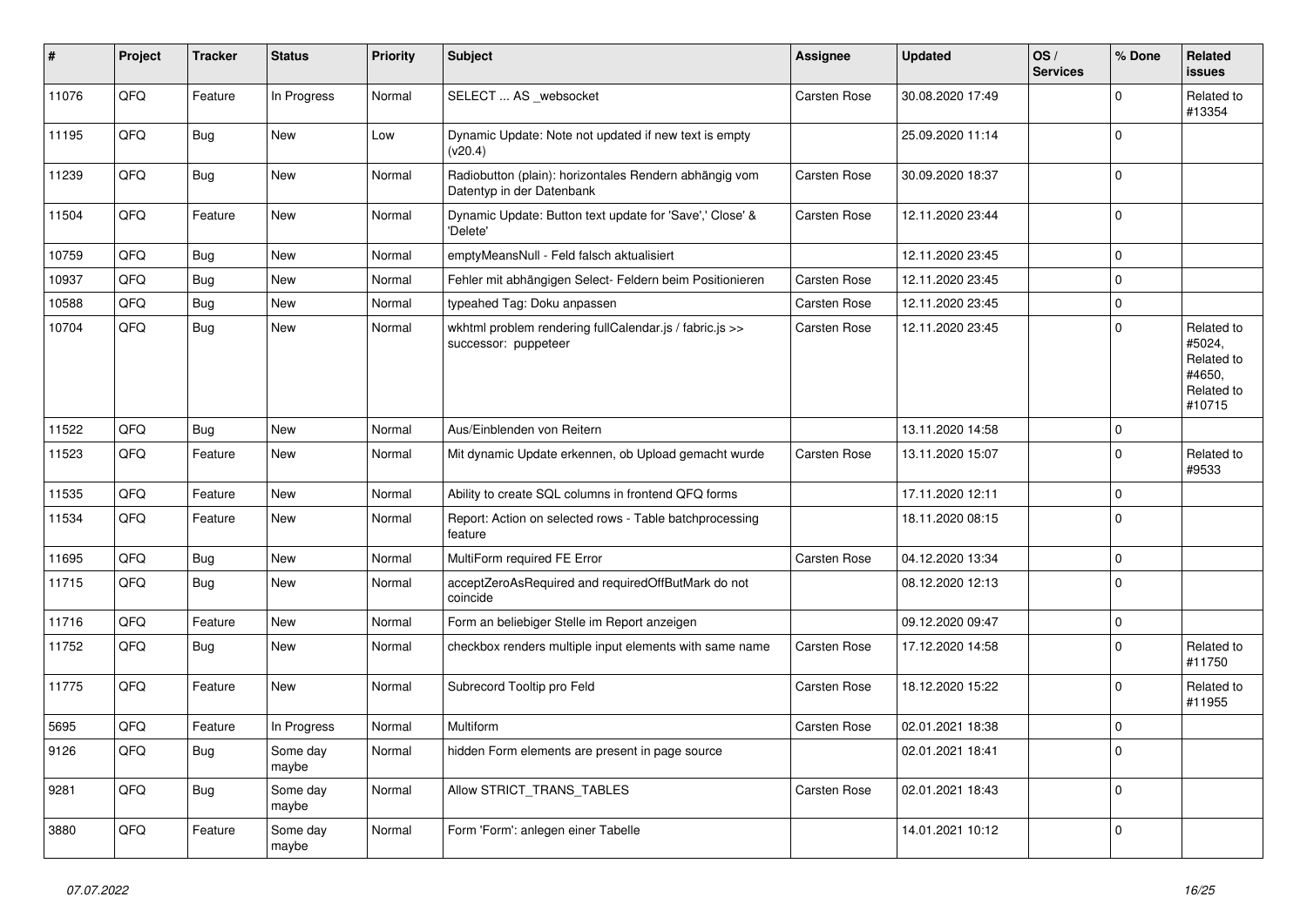| #     | Project | <b>Tracker</b> | <b>Status</b>     | <b>Priority</b> | <b>Subject</b>                                                                                       | <b>Assignee</b>     | <b>Updated</b>   | OS/<br><b>Services</b> | % Done      | Related<br>issues         |
|-------|---------|----------------|-------------------|-----------------|------------------------------------------------------------------------------------------------------|---------------------|------------------|------------------------|-------------|---------------------------|
| 7229  | QFQ     | Feature        | Some day<br>maybe | Normal          | New FormElement.type: Button                                                                         |                     | 01.02.2021 12:32 |                        | $\Omega$    |                           |
| 9958  | QFQ     | Bug            | Priorize          | Normal          | Broken subrecord query: no error message                                                             | <b>Carsten Rose</b> | 05.02.2021 15:15 |                        | $\mathbf 0$ |                           |
| 12023 | QFQ     | Feature        | <b>New</b>        | Normal          | MySQL Stored Precdure: QDECODESPECIALCHAR()                                                          | Carsten Rose        | 16.02.2021 11:16 |                        | $\Omega$    | Related to<br>#12022      |
| 12038 | QFQ     | Feature        | <b>New</b>        | Normal          | a) STORE_VAR: filenameOnlyStripUniq, b) SP:<br>QSTRIPUNIQ()                                          |                     | 17.02.2021 23:55 |                        | $\Omega$    |                           |
| 12024 | QFQ     | Feature        | <b>New</b>        | Normal          | Excel Export: text columns by default decode<br>htmlspeciachar()                                     | Carsten Rose        | 17.02.2021 23:55 |                        | $\Omega$    | Related to<br>#12022      |
| 12039 | QFQ     | Feature        | <b>New</b>        | Normal          | Missing htmlSpecialChar() in pre processing on form submit                                           |                     | 18.02.2021 00:09 |                        | $\Omega$    | Related to<br>#14320      |
| 12040 | QFQ     | Bug            | <b>New</b>        | Normal          | FE Mode 'hidden' für zwei FEs auf einer Zeile                                                        | Carsten Rose        | 18.02.2021 10:13 |                        | $\mathbf 0$ |                           |
| 12045 | QFQ     | Bug            | New               | Normal          | templateGroup afterSave FE: Aufruf ohne<br>sqlHonorFormElements funktioniert nicht                   | Carsten Rose        | 18.02.2021 16:33 |                        | $\mathbf 0$ |                           |
| 8187  | QFQ     | Feature        | <b>New</b>        | Normal          | Subrecord: enable/hide new button - make new/edit/delete<br>customizeable.                           | Carsten Rose        | 06.03.2021 18:44 |                        | $\Omega$    | Related to<br>#11326      |
| 12133 | QFQ     | Bug            | <b>New</b>        | Normal          | NPM, phpSpreadSheet aktualisieren                                                                    | Carsten Rose        | 15.03.2021 09:04 |                        | $\mathbf 0$ |                           |
| 12146 | QFQ     | Feature        | New               | Normal          | Autocron Job: Anzeigen wann der naechste Job ausgefuehrt<br>wird, resp das er nicht ausgefuehrt wird | Carsten Rose        | 15.03.2021 15:23 |                        | $\Omega$    |                           |
| 11516 | QFQ     | Feature        | <b>New</b>        | Normal          | Multi Page Form (Previous/Next Buttons)                                                              | Carsten Rose        | 16.03.2021 17:52 |                        | 0           |                           |
| 8217  | QFQ     | Feature        | <b>New</b>        | Normal          | if-elseif-else construct                                                                             | Carsten Rose        | 16.03.2021 18:41 |                        | $\Omega$    | Related to<br>#10716      |
| 10714 | QFQ     | Feature        | <b>New</b>        | Normal          | multi Table Form                                                                                     | Carsten Rose        | 16.03.2021 18:44 |                        | 0           |                           |
| 12187 | QFQ     | Bug            | New               | Normal          | Trigger FormAsFile() via Report: probably problem with multi<br>DB setup                             | Carsten Rose        | 20.03.2021 21:20 |                        | $\Omega$    |                           |
| 11347 | QFQ     | Bug            | Feedback          | Normal          | If Bedingungen funktionieren nicht korrekt                                                           | Christoph Fuchs     | 21.03.2021 20:37 |                        | $\mathbf 0$ |                           |
| 10080 | QFQ     | Feature        | New               | Normal          | Popup on 'save' / 'close': configure dialog (answer<br>yes/no/cancle/)                               | Carsten Rose        | 28.03.2021 20:52 |                        | $\Omega$    | Is duplicate<br>of #12262 |
| 12330 | QFQ     | Feature        | <b>New</b>        | Normal          | Copy to input field / text area / TinyMCE                                                            | <b>Carsten Rose</b> | 07.04.2021 09:01 |                        | $\mathbf 0$ |                           |
| 12135 | QFQ     | Feature        | New               | Normal          | Subrecord: Notiz                                                                                     |                     | 24.04.2021 16:58 |                        | $\mathbf 0$ |                           |
| 7278  | QFQ     | Feature        | Some day<br>maybe | Normal          | Form: Wert vordefinieren der immer gesetzt wird                                                      |                     | 02.05.2021 09:27 |                        | $\Omega$    |                           |
| 12109 | QFQ     | Feature        | New               | Normal          | Donwload Link: Plain, SIP, Persistent Link, Peristent SIP -<br>new notation                          | Carsten Rose        | 03.05.2021 20:45 |                        | $\mathbf 0$ | Related to<br>#12085      |
| 12162 | QFQ     | Feature        | New               | Normal          | FE.type=sendmail: personalized mailing (several mails) via<br>template                               | Carsten Rose        | 03.05.2021 20:45 |                        | $\mathbf 0$ |                           |
| 12156 | QFQ     | Feature        | New               | Normal          | Form: Optional disable 'leave page'                                                                  |                     | 03.05.2021 20:45 |                        | $\mathbf 0$ |                           |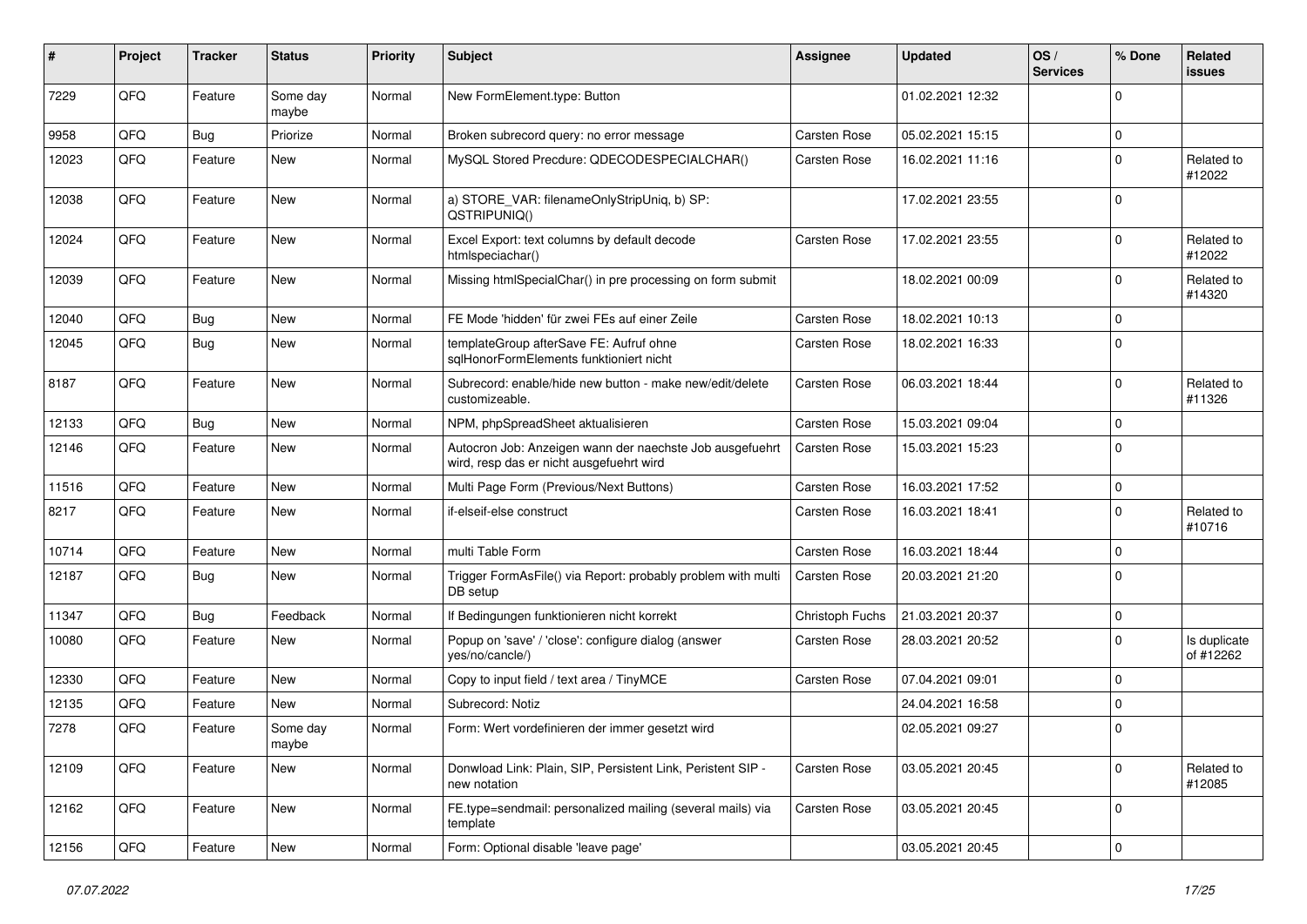| #     | Project | <b>Tracker</b> | <b>Status</b> | <b>Priority</b> | <b>Subject</b>                                                                                             | Assignee                                               | <b>Updated</b>   | OS/<br><b>Services</b> | % Done      | Related<br><b>issues</b>                      |                      |
|-------|---------|----------------|---------------|-----------------|------------------------------------------------------------------------------------------------------------|--------------------------------------------------------|------------------|------------------------|-------------|-----------------------------------------------|----------------------|
| 12269 | QFQ     | Feature        | New           | Normal          | 2FA - Login                                                                                                | Carsten Rose                                           | 03.05.2021 20:45 |                        | $\Omega$    |                                               |                      |
| 12474 | QFQ     | Feature        | <b>New</b>    | Normal          | Check BaseConfigURL if it is given and the the last char is '/'                                            | Carsten Rose                                           | 03.05.2021 20:45 |                        | $\Omega$    |                                               |                      |
| 12480 | QFQ     | Feature        | New           | Normal          | If QFQ upgrade is running, block further request                                                           | Carsten Rose                                           | 03.05.2021 20:45 |                        | 0           |                                               |                      |
| 12413 | QFQ     | Feature        | <b>New</b>    | Normal          | STORE TYPO3: enhance for {{be users.email:T}},<br>{{fe users.email:T}}                                     | Carsten Rose                                           | 03.05.2021 20:45 |                        | $\Omega$    | Related to<br>#12412,<br>Related to<br>#10012 |                      |
| 12477 | QFQ     | Feature        | New           | Normal          | Support for refactoring: Form, FormElement, diverse<br>Tabellen/Spalten, tt-content Records                | Carsten Rose                                           | 03.05.2021 20:45 |                        | $\mathbf 0$ |                                               |                      |
| 12400 | QFQ     | Feature        | <b>New</b>    | Normal          | Tutorial ist in QFQ Doku, Wird in der Suche gefunden, es gibt<br>aber kein Menupunkt - Inhalt ueberpruefen | <b>Carsten Rose</b>                                    | 03.05.2021 20:45 |                        | $\Omega$    |                                               |                      |
| 4194  | QFQ     | Feature        | In Progress   | Normal          | Bootstrap 4 ist jetzt offiziel                                                                             |                                                        | 03.05.2021 20:47 |                        | $\Omega$    | Related to<br>#10114                          |                      |
| 11747 | QFQ     | Feature        | New           | Normal          | Maintenance Page with Redirect                                                                             | Carsten Rose                                           | 03.05.2021 20:47 |                        | 0           | Related to<br>#11741                          |                      |
| 11955 | QFQ     | Feature        | <b>New</b>    | Normal          | subrecord: new title option to set <th> attributes - e.g. to<br/>customize tablesorter options.</th>       | attributes - e.g. to<br>customize tablesorter options. | Carsten Rose     | 03.05.2021 20:47       |             | $\Omega$                                      | Related to<br>#11775 |
| 11667 | QFQ     | Bug            | <b>New</b>    | Normal          | MySQL mariadb-server-10.3: Incorrect datetime value                                                        | Carsten Rose                                           | 03.05.2021 20:48 |                        | $\Omega$    |                                               |                      |
| 11668 | QFQ     | Bug            | <b>New</b>    | Normal          | Play function.sql - problem with mysql                                                                     | Carsten Rose                                           | 03.05.2021 20:48 |                        | $\Omega$    |                                               |                      |
| 12163 | QFQ     | Feature        | <b>New</b>    | Normal          | Checkbox: table wrap                                                                                       | Carsten Rose                                           | 03.05.2021 20:51 |                        | $\Omega$    |                                               |                      |
| 12119 | QFQ     | Feature        | <b>New</b>    | Normal          | AS paged: error message missing if there ist no 'r' argument.                                              | <b>Carsten Rose</b>                                    | 03.05.2021 20:51 |                        | $\Omega$    |                                               |                      |
| 10345 | QFQ     | Feature        | New           | Normal          | Templates - Patterns QFQ Style                                                                             |                                                        | 03.05.2021 21:01 |                        | $\Omega$    | Related to<br>#10713                          |                      |
| 10508 | QFQ     | Bug            | <b>New</b>    | High            | Multi Form broken on Multi DB Instance                                                                     | <b>Carsten Rose</b>                                    | 03.05.2021 21:12 |                        | $\Omega$    |                                               |                      |
| 10766 | QFQ     | <b>Bug</b>     | <b>New</b>    | High            | Radiobutton / parameter.buttonClass=btn-default: dynamic<br>update                                         |                                                        | 03.05.2021 21:12 |                        | $\Omega$    | Related to<br>#11237                          |                      |
| 10081 | QFQ     | Bug            | New           | High            | Stale record lock after 'forbidden' character                                                              | <b>Carsten Rose</b>                                    | 03.05.2021 21:12 |                        | $\Omega$    | Related to<br>#10082,<br>Related to<br>#9789  |                      |
| 10506 | QFQ     | Bug            | New           | High            | Template Group broken on MultiDB instance                                                                  | <b>Carsten Rose</b>                                    | 03.05.2021 21:12 |                        | $\mathbf 0$ | Related to<br>#10505                          |                      |
| 10640 | QFQ     | Bug            | New           | High            | TypeAhead Tag: FE editierbar trotz readOnly                                                                | <b>Carsten Rose</b>                                    | 03.05.2021 21:12 |                        | $\Omega$    | Related to<br>#7795                           |                      |
| 11057 | QFQ     | Bug            | New           | High            | Checkboxes ohne span.checkmark im Report werden<br>ausgeblendet                                            | Benjamin Baer                                          | 03.05.2021 21:12 |                        | $\Omega$    | Related to<br>#11039                          |                      |
| 12468 | QFQ     | Bug            | New           | Urgent          | Form: update Form.title after save                                                                         | Carsten Rose                                           | 03.05.2021 21:12 |                        | $\Omega$    |                                               |                      |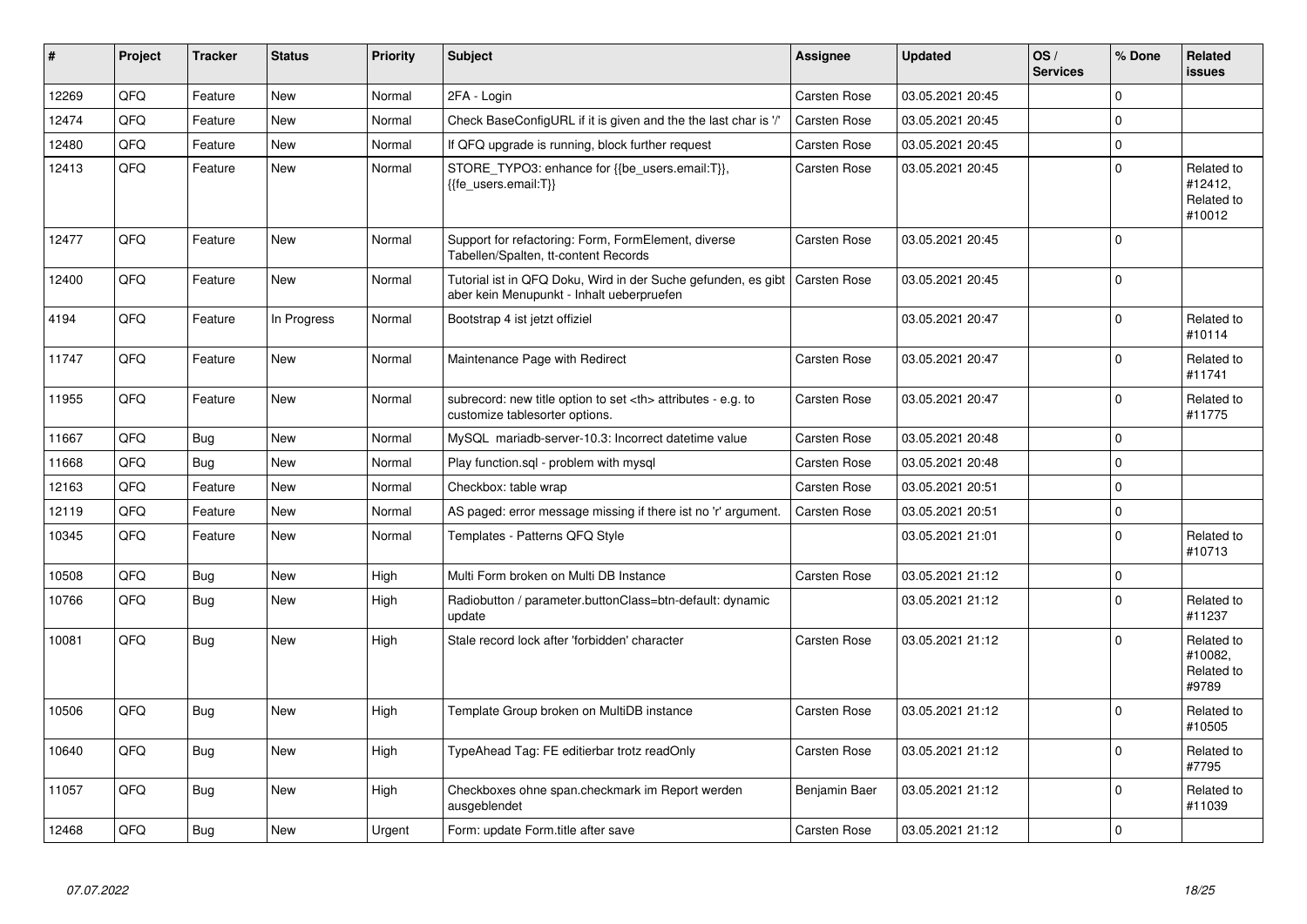| $\sharp$ | Project | <b>Tracker</b> | <b>Status</b>     | <b>Priority</b> | <b>Subject</b>                                                                                         | Assignee            | <b>Updated</b>   | OS/<br><b>Services</b> | % Done         | Related<br>issues                           |
|----------|---------|----------------|-------------------|-----------------|--------------------------------------------------------------------------------------------------------|---------------------|------------------|------------------------|----------------|---------------------------------------------|
| 11237    | QFQ     | <b>Bug</b>     | New               | High            | Radiobutton / parameter.buttonClass= btn-default - kein dirty<br>Trigger                               | Benjamin Baer       | 03.05.2021 21:12 |                        | $\Omega$       | Related to<br>#10766                        |
| 11850    | QFQ     | Feature        | New               | Urgent          | Wizard Form: basierend auf einer Tabelle eine Form anlegen.                                            |                     | 03.05.2021 21:12 |                        | $\Omega$       | Blocked by<br>#8082                         |
| 3848     | QFQ     | Feature        | Some day<br>maybe | High            | Antivirus check fuer Upload files in qfq?                                                              | Carsten Rose        | 03.05.2021 21:14 |                        | $\Omega$       | Related to<br>#4131                         |
| 3570     | QFQ     | <b>Bug</b>     | Some day<br>maybe | High            | Formular mit prmitnew   permitEdit=Always wird nicht<br>aufgerufen (ist leer)                          | <b>Carsten Rose</b> | 03.05.2021 21:14 |                        | $\mathbf 0$    |                                             |
| 3109     | QFQ     | Bug            | Some day<br>maybe | High            | RealUrl: Links werden nicht korrekt gerendert                                                          | <b>Carsten Rose</b> | 03.05.2021 21:14 |                        | $\mathbf 0$    |                                             |
| 880      | QFQ     | Feature        | Some day<br>maybe | Urgent          | Security: PHP, SQL Injection, XSS                                                                      |                     | 03.05.2021 21:14 |                        | $\Omega$       | Related to<br>#14320                        |
| 3727     | QFQ     | Feature        | New               | High            | Security: Session Hijacking erschweren                                                                 | Carsten Rose        | 03.05.2021 21:14 |                        | $\Omega$       |                                             |
| 3061     | QFQ     | Bug            | Some day<br>maybe | High            | winstitute: mysql connection durcheinander - nmhp17<br>(ag7)/QFQ arbeitet mit DB/Tabellen von biostat. | <b>Carsten Rose</b> | 03.05.2021 21:14 |                        | $\mathbf 0$    |                                             |
| 4279     | QFQ     | Bug            | Some day<br>maybe | High            | config.linkVars lost                                                                                   | <b>Carsten Rose</b> | 03.05.2021 21:14 |                        | $\Omega$       |                                             |
| 3990     | QFQ     | Feature        | Some day<br>maybe | High            | custom class definition: add space automatically                                                       | <b>Carsten Rose</b> | 03.05.2021 21:14 |                        | $\mathbf 0$    |                                             |
| 5221     | QFQ     | <b>Bug</b>     | New               | High            | Download Dialog: Bleibt stehen in FF wenn Datei<br>automatisch gespeichert wird.                       | Carsten Rose        | 03.05.2021 21:14 |                        | $\overline{0}$ |                                             |
| 5459     | QFQ     | <b>Bug</b>     | New               | High            | Multi DB: spread system tables between 'QFQ' and 'Data'-DB                                             | <b>Carsten Rose</b> | 03.05.2021 21:14 |                        | $\Omega$       | Related to<br>#4720                         |
| 7650     | QFQ     | <b>Bug</b>     | New               | High            | Optional do not show 'required' sign on FormElement                                                    | Carsten Rose        | 03.05.2021 21:14 |                        | $\Omega$       |                                             |
| 5715     | QFQ     | Feature        | New               | High            | PDF Caching                                                                                            | <b>Carsten Rose</b> | 03.05.2021 21:14 |                        | $\Omega$       | Related to<br>#5851,<br>Related to<br>#6357 |
| 3967     | QFQ     | Feature        | Some day<br>maybe | High            | Report: Checkbox, Radio, Dropdown, Input welches ohne<br>Submit funktioniert - 'Inline-Form'           | Carsten Rose        | 03.05.2021 21:14 |                        | $\Omega$       |                                             |
| 4258     | QFQ     | Feature        | Some day<br>maybe | High            | <b>System Defaults: Forms</b>                                                                          | Carsten Rose        | 03.05.2021 21:14 |                        | 0              |                                             |
| 8962     | QFQ     | Feature        | New               | High            | allow for form fields with identical names                                                             | <b>Carsten Rose</b> | 03.05.2021 21:14 |                        | l 0            |                                             |
| 8431     | QFQ     | <b>Bug</b>     | New               | High            | autocron.php with wrong path                                                                           | Carsten Rose        | 03.05.2021 21:14 |                        | $\mathbf 0$    |                                             |
| 7899     | QFQ     | <b>Bug</b>     | New               | High            | Fe.type=password / retype / required: always complain about<br>missing value                           | Carsten Rose        | 03.05.2021 21:14 |                        | $\Omega$       |                                             |
| 8083     | QFQ     | <b>Bug</b>     | New               | High            | FormEditor: primary table list does not respect<br>'indexDb={{indexData:Y}}'                           | Carsten Rose        | 03.05.2021 21:14 |                        | $\mathbf 0$    | Has<br>duplicate<br>#6678                   |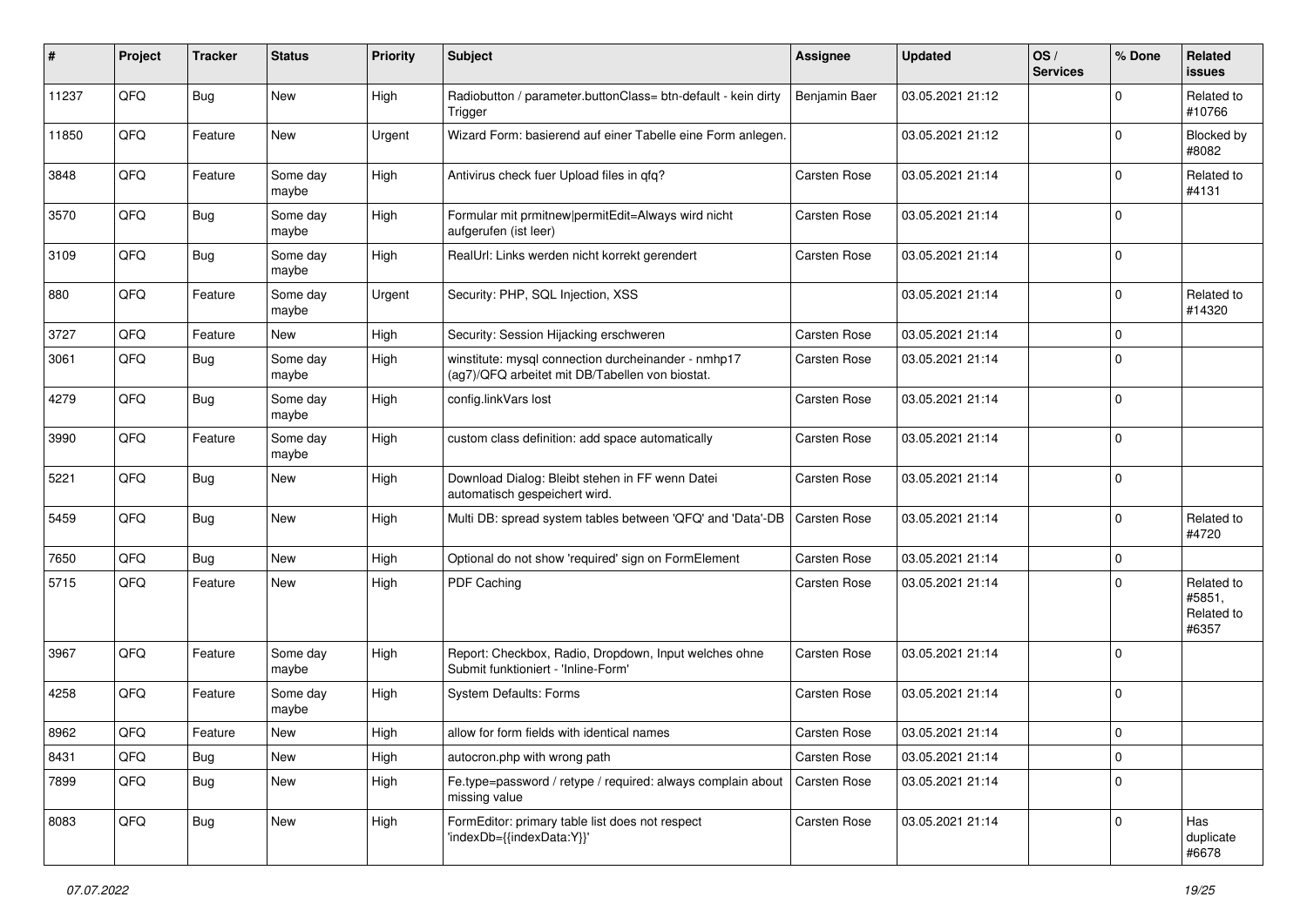| #     | Project | <b>Tracker</b> | <b>Status</b> | Priority | <b>Subject</b>                                                                                                 | <b>Assignee</b>     | <b>Updated</b>   | OS/<br><b>Services</b> | % Done      | Related<br>issues                                                      |
|-------|---------|----------------|---------------|----------|----------------------------------------------------------------------------------------------------------------|---------------------|------------------|------------------------|-------------|------------------------------------------------------------------------|
| 8668  | QFQ     | Bug            | <b>New</b>    | High     | Pill disabled: dyamic mode 'hidden' not respected - FE is still<br>required                                    | Carsten Rose        | 03.05.2021 21:14 |                        | $\Omega$    |                                                                        |
| 7850  | QFQ     | Feature        | New           | High     | Upload records: non 'pathFileName' column                                                                      | Carsten Rose        | 03.05.2021 21:14 |                        | $\mathbf 0$ |                                                                        |
| 9534  | QFQ     | Bug            | Priorize      | Urgent   | FE.type=upload: 'Unknown Mode: ID"                                                                             | Carsten Rose        | 03.05.2021 21:14 |                        | $\mathbf 0$ | Related to<br>#9532                                                    |
| 9548  | QFQ     | Feature        | Feedback      | High     | FormElement: Pattern mismatch - optional report only on<br>focus lost                                          | Benjamin Baer       | 03.05.2021 21:14 |                        | $\mathbf 0$ |                                                                        |
| 9173  | QFQ     | Bug            | Priorize      | Urgent   | Stale Record Lock: Firefox                                                                                     | Carsten Rose        | 03.05.2021 21:14 |                        | $\Omega$    | Related to<br>#9789                                                    |
| 12465 | QFQ     | Feature        | New           | Normal   | QFQ Function: use in FE to fill StoreRecord                                                                    | Carsten Rose        | 05.05.2021 21:58 |                        | $\mathbf 0$ |                                                                        |
| 12504 | QFQ     | Feature        | Priorize      | Normal   | sql.log: report fe.id                                                                                          | Carsten Rose        | 05.05.2021 22:09 |                        | $\mathbf 0$ |                                                                        |
| 12503 | QFQ     | Feature        | Priorize      | Normal   | Detect dangerous UPDATE statement with missing WHERE                                                           | Carsten Rose        | 05.05.2021 22:09 |                        | $\mathbf 0$ |                                                                        |
| 11320 | QFQ     | Feature        | Priorize      | Normal   | Typo3 Version 10 support                                                                                       | <b>Carsten Rose</b> | 05.05.2021 22:09 |                        | $\mathbf 0$ |                                                                        |
| 9394  | QFQ     | Feature        | Priorize      | Normal   | REST: allow for non numerical ids in get requests                                                              | Carsten Rose        | 05.05.2021 22:10 |                        | $\mathbf 0$ |                                                                        |
| 8963  | QFQ     | Feature        | Priorize      | Normal   | Setting values in a store: flexible way                                                                        | Carsten Rose        | 05.05.2021 22:10 |                        | $\mathbf 0$ | Related to<br>#8975                                                    |
| 3867  | QFQ     | Feature        | Priorize      | Normal   | Readonly Formular: Template Groups add/delete ausbeldnen                                                       | Carsten Rose        | 05.05.2021 22:12 |                        | $\mathbf 0$ |                                                                        |
| 8044  | QFQ     | Feature        | Priorize      | Normal   | Transaction: a) Form, b) Report                                                                                | Carsten Rose        | 05.05.2021 22:14 |                        | $\mathbf 0$ | Related to<br>#8043                                                    |
| 9668  | QFQ     | Feature        | Priorize      | Normal   | Form.mode: rename 'hidden' to 'hide'                                                                           | Carsten Rose        | 05.05.2021 22:14 |                        | $\mathbf 0$ | Related to<br>#6437                                                    |
| 12439 | QFQ     | Feature        | In Progress   | Normal   | TinyMCE Paste from Word & Character Count/Limit                                                                | Carsten Rose        | 05.05.2021 22:15 |                        | $\mathbf 0$ |                                                                        |
| 12412 | QFQ     | Feature        | <b>New</b>    | Normal   | Action/Escape qualifier 'e' (empty), '0': if given, an empty<br>string (or '0') will be treated as 'not found' | Carsten Rose        | 08.05.2021 09:40 |                        | $\Omega$    | Related to<br>#12413,<br>Related to<br>#10012                          |
| 10011 | QFQ     | Feature        | Priorize      | Normal   | Offer new STORE_TYPO3 Variable 'beUser', 'beEmail'                                                             | Carsten Rose        | 08.05.2021 09:51 |                        | $\Omega$    | Related to<br>#10012,<br>Related to<br>#12511                          |
| 10012 | QFQ     | Feature        | Priorize      | Normal   | redirectAllMailTo: {{beEmail:T}}                                                                               | Carsten Rose        | 08.05.2021 09:54 |                        | $\Omega$    | Related to<br>#12412,<br>Related to<br>#12413,<br>Related to<br>#10011 |
| 11893 | QFQ     | Feature        | New           | High     | Broken SIP: a) only report one time, b) only report in main<br>column                                          | Carsten Rose        | 12.05.2021 12:13 |                        | $\mathbf 0$ | Related to<br>#12532,<br>Related to<br>#14187                          |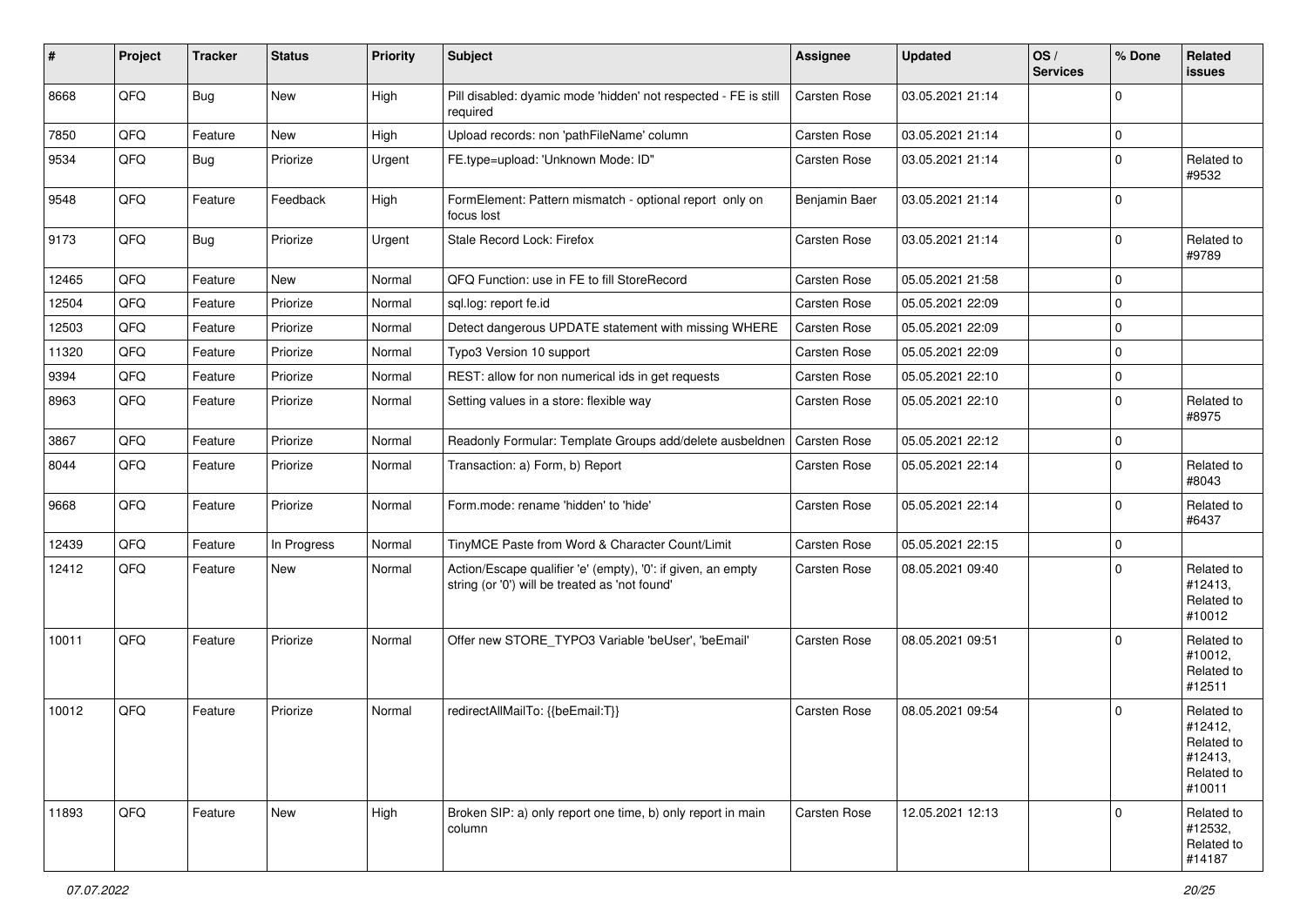| #     | Project | <b>Tracker</b> | <b>Status</b>     | <b>Priority</b> | <b>Subject</b>                                                           | <b>Assignee</b> | <b>Updated</b>   | OS/<br><b>Services</b> | % Done      | Related<br>issues                             |
|-------|---------|----------------|-------------------|-----------------|--------------------------------------------------------------------------|-----------------|------------------|------------------------|-------------|-----------------------------------------------|
| 9531  | QFQ     | Bug            | <b>New</b>        | High            | FE File: Dynamic Update / modeSql / required detected even<br>it not set | Carsten Rose    | 11.06.2021 20:32 |                        | 0           | Related to<br>#12398                          |
| 7890  | QFQ     | Bug            | New               | Normal          | FormElement 'required': extraButtonInfo not aligned                      | Carsten Rose    | 11.06.2021 21:17 |                        | $\Omega$    | Related to<br>#11517                          |
| 9346  | QFQ     | Feature        | Priorize          | Normal          | beforeSave: check if an upload is given                                  | Carsten Rose    | 11.06.2021 21:18 |                        | $\mathbf 0$ |                                               |
| 9348  | QFQ     | Feature        | New               | Normal          | defaultThumbnailSize: pre render thumbnails                              | Carsten Rose    | 12.06.2021 09:05 |                        | $\mathbf 0$ |                                               |
| 6723  | QFQ     | Feature        | New               | Normal          | Report QFQ Installation and Version                                      | Carsten Rose    | 12.06.2021 09:07 |                        | $\mathbf 0$ |                                               |
| 6261  | QFQ     | Feature        | <b>New</b>        | Normal          | Persistent SIP                                                           | Carsten Rose    | 12.06.2021 09:07 |                        | $\mathbf 0$ | Related to<br>#10819                          |
| 11460 | QFQ     | Feature        | New               | Normal          | Easier creation of changelog: gitchangelog                               | Carsten Rose    | 12.06.2021 10:20 |                        | $\mathbf 0$ | Related to<br>#13467                          |
| 9347  | QFQ     | Bug            | <b>New</b>        | High            | FE.type=upload with dynamic show/hidden: required not<br>detected        | Carsten Rose    | 12.06.2021 10:40 |                        | $\mathbf 0$ | Related to<br>#5305,<br>Related to<br>#12398  |
| 9121  | QFQ     | Bug            | Priorize          | High            | sip links have r and __dbIndexData set                                   | Carsten Rose    | 12.06.2021 10:41 |                        | $\mathbf 0$ |                                               |
| 12679 | QFQ     | Feature        | <b>New</b>        | Normal          | tablesorter: custom column width                                         | Carsten Rose    | 16.06.2021 11:10 |                        | $\mathbf 0$ |                                               |
| 5305  | QFQ     | Bug            | <b>New</b>        | Normal          | Upload FormElement: nicht disabled by readonly Form                      | Carsten Rose    | 16.06.2021 13:43 |                        | $\Omega$    | Related to<br>#9347,<br>Related to<br>#9834   |
| 8204  | QFQ     | Feature        | Priorize          | High            | Position 'required mark'                                                 | Carsten Rose    | 16.06.2021 13:44 |                        | $\mathbf 0$ |                                               |
| 9669  | QFQ     | Bug            | Some day<br>maybe | Normal          | Checkbox / Template Group: radio/checkbox visible broken<br>after 'add'  | Carsten Rose    | 16.06.2021 13:47 |                        | $\mathbf 0$ | Related to<br>#8091                           |
| 4445  | QFQ     | Feature        | Some day<br>maybe | Normal          | template group: Option to simulate fieldset                              |                 | 28.06.2021 14:11 |                        | $\mathbf 0$ |                                               |
| 10661 | QFQ     | Bug            | In Progress       | Normal          | Typo3 Warnungen                                                          | Carsten Rose    | 07.09.2021 13:23 |                        | $\mathbf 0$ | Related to<br>#12440                          |
| 11980 | QFQ     | Feature        | In Progress       | Normal          | protected verzeichnis MUSS geschützt werden                              | Carsten Rose    | 07.09.2021 13:30 |                        | $\mathbf 0$ |                                               |
| 12325 | QFQ     | <b>Bug</b>     | Priorize          | Normal          | MultiDB form.dblndex not working for report syntax                       | Carsten Rose    | 07.09.2021 13:37 |                        | $\Omega$    | Related to<br>#12145,<br>Related to<br>#12314 |
| 11036 | QFQ     | Feature        | Some day<br>maybe | Normal          | inline report editor permissions                                         | Carsten Rose    | 16.09.2021 15:09 |                        | 0           | Related to<br>#11323                          |
| 10745 | QFQ     | Feature        | Some day<br>maybe | Normal          | Tablesorter Excel Export                                                 | Carsten Rose    | 16.09.2021 15:09 |                        | $\mathbf 0$ |                                               |
| 10116 | QFQ     | Feature        | Some day<br>maybe | Normal          | TypeAhead: Tag - show inside 'input' element                             | Carsten Rose    | 16.09.2021 15:09 |                        | $\mathbf 0$ |                                               |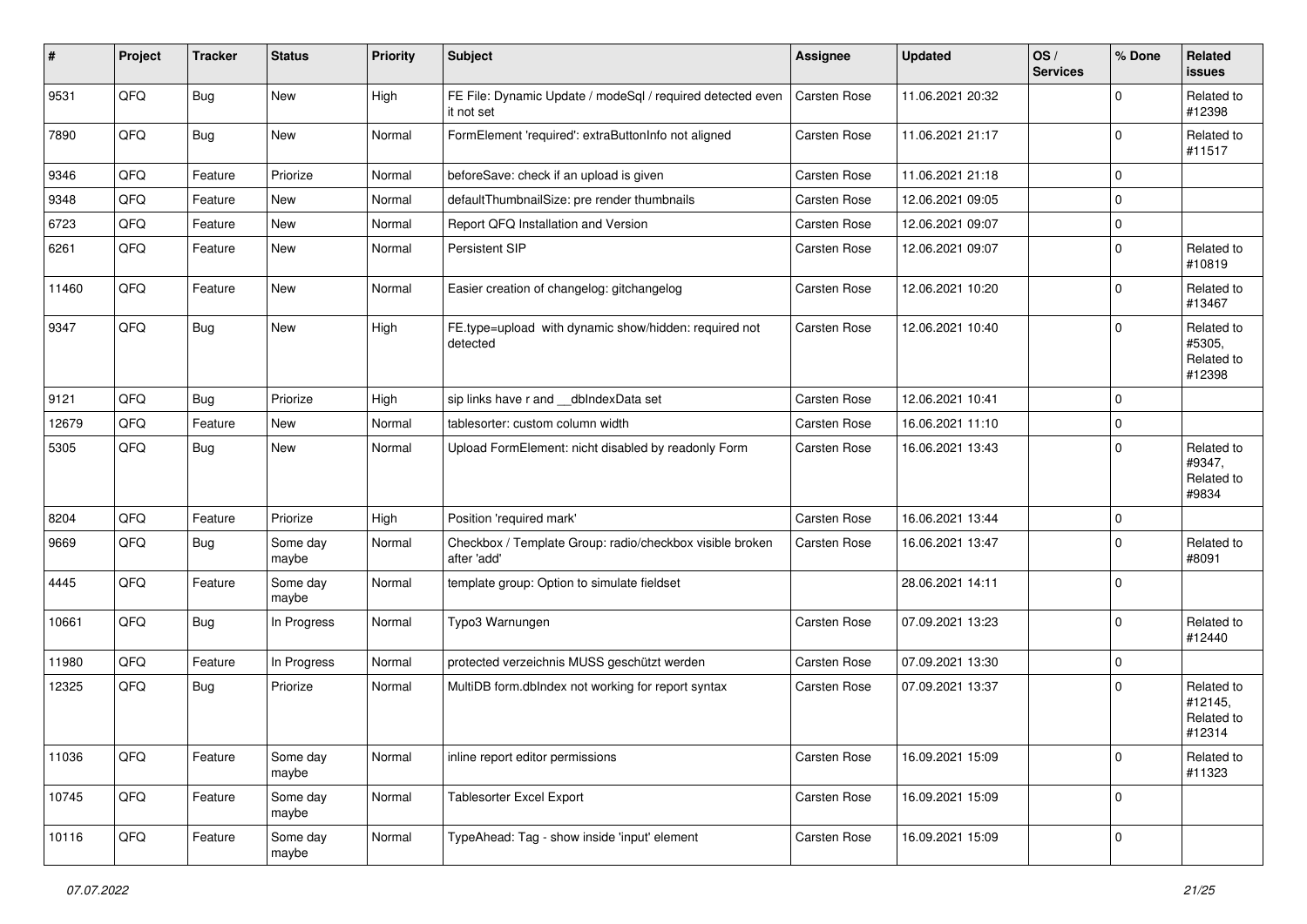| #     | Project    | <b>Tracker</b> | <b>Status</b>     | <b>Priority</b> | <b>Subject</b>                                                       | Assignee     | <b>Updated</b>   | OS/<br><b>Services</b> | % Done         | Related<br><b>issues</b>                        |
|-------|------------|----------------|-------------------|-----------------|----------------------------------------------------------------------|--------------|------------------|------------------------|----------------|-------------------------------------------------|
| 7452  | QFQ        | Feature        | Some day<br>maybe | Normal          | automate deployment new QFQ version                                  | Carsten Rose | 16.09.2021 15:10 |                        | $\Omega$       |                                                 |
| 7453  | QFQ        | Feature        | Some day<br>maybe | Normal          | import / export forms QFQ                                            | Carsten Rose | 16.09.2021 15:10 |                        | $\Omega$       |                                                 |
| 7456  | QFQ        | Bug            | Some day<br>maybe | Low             | Todos in Code: solve or make ticket                                  | Carsten Rose | 16.09.2021 15:10 |                        | $\Omega$       |                                                 |
| 8520  | QFQ        | Feature        | Some day<br>maybe | Normal          | Bring QFQ to Composer                                                | Carsten Rose | 16.09.2021 15:10 |                        | $\Omega$       |                                                 |
| 10095 | QFQ        | Feature        | Some day<br>maybe | Normal          | Generic Gitlab Integration into QFQ                                  | Carsten Rose | 16.09.2021 15:10 |                        | $\Omega$       |                                                 |
| 8101  | QFQ        | Feature        | Some day<br>maybe | Normal          | Password hash: support further hashing methods                       | Carsten Rose | 16.09.2021 15:10 |                        | $\mathbf 0$    |                                                 |
| 8586  | QFQ        | Feature        | Some day<br>maybe | Normal          | QFQ: Enhance Error message for 'record not found'                    | Carsten Rose | 16.09.2021 15:10 |                        | $\Omega$       |                                                 |
| 10716 | QFQ        | Feature        | Some day<br>maybe | Normal          | Business Logic mit Externen Skripten                                 | Carsten Rose | 16.09.2021 15:10 |                        | $\Omega$       | Related to<br>#10713,<br>Related to<br>#8217    |
| 11217 | QFQ        | Feature        | Some day<br>maybe | Normal          | <b>Extend Script Functionality</b>                                   | Carsten Rose | 16.09.2021 15:10 |                        | 0              |                                                 |
| 11322 | QFQ        | Feature        | Some day<br>maybe | Normal          | Form Element JSON - (multiline parameter field)                      | Carsten Rose | 16.09.2021 15:10 |                        | 0              |                                                 |
| 12315 | QFQ        | Feature        | Some day<br>maybe | Normal          | Form History (Diffs) / Backups                                       | Carsten Rose | 16.09.2021 15:10 |                        | $\overline{0}$ |                                                 |
| 11323 | QFQ        | Feature        | Some day<br>maybe | Normal          | Report Frontend Editor Modal + Codemirror                            | Carsten Rose | 16.09.2021 15:10 |                        | $\Omega$       | Related to<br>#11036                            |
| 12337 | QFQ        | Feature        | Some day<br>maybe | Normal          | Database.php: better caching                                         | Carsten Rose | 16.09.2021 15:10 |                        | 0              |                                                 |
| 9013  | QFQ        | <b>Bug</b>     | <b>New</b>        | Normal          | Error in Twig template not handled                                   | Carsten Rose | 20.10.2021 13:43 |                        | $\mathbf 0$    |                                                 |
| 8082  | QFQ        | Feature        | Priorize          | High            | Contact form without saving record                                   | Carsten Rose | 07.12.2021 15:20 |                        | $\Omega$       | Related to<br>#8587,<br><b>Blocks</b><br>#11850 |
| 11702 | <b>OFO</b> | Feature        | New               | Normal          | HTML Special Char makes no sense for 'allbut' if '&' is<br>forbidden | Carsten Rose | 07.12.2021 16:35 |                        | $\Omega$       | Related to<br>#5112,<br>Related to<br>#14320    |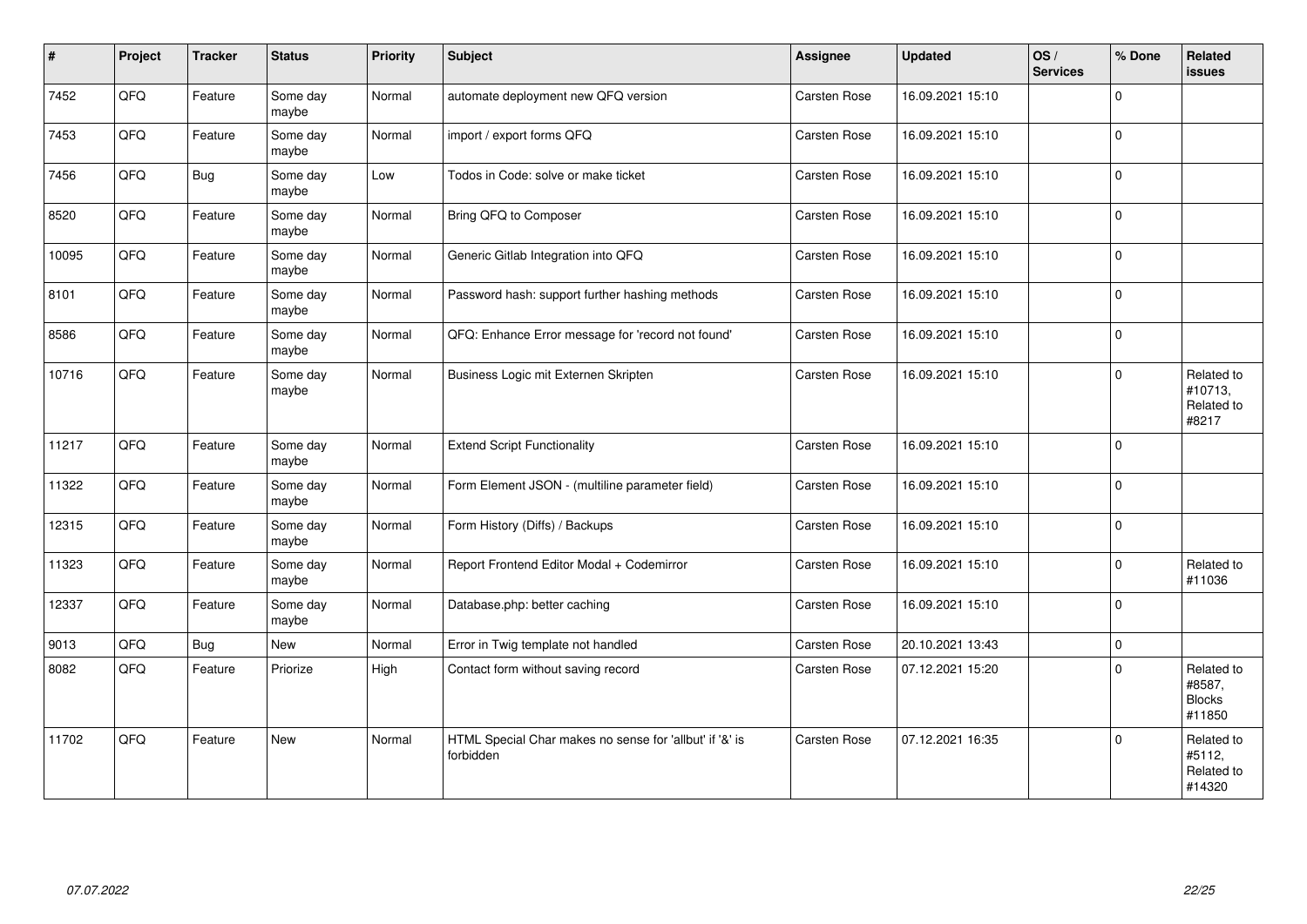| #     | Project | <b>Tracker</b> | <b>Status</b>              | <b>Priority</b> | <b>Subject</b>                                                                                                                        | <b>Assignee</b>     | <b>Updated</b>   | OS/<br><b>Services</b> | % Done      | Related<br><b>issues</b>                                                |
|-------|---------|----------------|----------------------------|-----------------|---------------------------------------------------------------------------------------------------------------------------------------|---------------------|------------------|------------------------|-------------|-------------------------------------------------------------------------|
| 9834  | QFQ     | Bug            | Priorize                   | Normal          | Input elements with tag 'disabled' are missing on form-submit:<br>server option 'processReadOnly' broken                              | <b>Carsten Rose</b> | 07.12.2021 16:43 |                        | $\Omega$    | Related to<br>#9691,<br>Related to<br>#5305, Has<br>duplicate<br>#12331 |
| 10114 | QFQ     | Feature        | <b>New</b>                 | High            | Symbol (Link): 'G:' (Glyphicon) replaced by 'i:' (icon)                                                                               |                     | 07.12.2021 17:19 |                        | $\Omega$    | Related to<br>#3797,<br>Related to<br>#4194                             |
| 12186 | QFQ     | Feature        | <b>New</b>                 | High            | TinyMCE Config für Objekte                                                                                                            | Carsten Rose        | 07.12.2021 17:19 |                        | $\Omega$    | <b>Blocks</b><br>#12632                                                 |
| 6116  | QFQ     | Bug            | Priorize                   | High            | value of checkbox not saved                                                                                                           | Carsten Rose        | 07.12.2021 17:19 |                        | $\mathbf 0$ |                                                                         |
| 12670 | QFQ     | Bug            | New                        | High            | Dropdown-Menu classes können nicht mehr angegeben<br>werden                                                                           | Carsten Rose        | 07.12.2021 17:19 |                        | $\Omega$    |                                                                         |
| 12513 | QFQ     | Bug            | New                        | High            | Implement server side check of maxlength                                                                                              | <b>Carsten Rose</b> | 07.12.2021 17:19 |                        | $\Omega$    |                                                                         |
| 12974 | QFQ     | <b>Bug</b>     | New                        | High            | Sanitize Queries in Action-Elements                                                                                                   | Carsten Rose        | 07.12.2021 17:19 |                        | $\mathbf 0$ |                                                                         |
| 12532 | QFQ     | Feature        | New                        | High            | SIP-Parameter bei Seitenaufruf in Browser-Console anzeigen                                                                            | <b>Carsten Rose</b> | 07.12.2021 17:19 |                        | $\Omega$    | Related to<br>#11893,<br>Related to<br>#14187                           |
| 12545 | QFQ     | <b>Bug</b>     | <b>New</b>                 | Urgent          | sql.log not created / updated                                                                                                         | Carsten Rose        | 14.12.2021 16:02 |                        | 0           |                                                                         |
| 12702 | QFQ     | Bug            | <b>New</b>                 | High            | templateGroup: broken in multiDb Setup                                                                                                | Carsten Rose        | 14.12.2021 16:02 |                        | $\Omega$    |                                                                         |
| 12544 | QFQ     | Feature        | New                        | High            | a) ' AS _link' new also as ' AS _format', b) sortierung via<br>'display: none;', c) '_format' benoeitgt nicht zwingend<br>u/U/p/m/z/d | Carsten Rose        | 14.12.2021 16:03 |                        | $\mathbf 0$ |                                                                         |
| 12463 | QFQ     | Bug            | ToDo                       | High            | QFQ Function: 'function' and 'sql' on same level - output of<br>sql is shown two times.                                               | Carsten Rose        | 15.12.2021 16:31 |                        | $\Omega$    |                                                                         |
| 13566 | QFQ     | Feature        | Ready to sync<br>(develop) | Normal          | Delete config-example.qfq.php file                                                                                                    | Carsten Rose        | 23.12.2021 09:25 |                        | $\mathbf 0$ |                                                                         |
| 12327 | QFQ     | Bug            | <b>New</b>                 | Normal          | Copy to clipboard: Glyphicon can not be changed                                                                                       | Carsten Rose        | 27.12.2021 17:59 |                        | $\mathbf 0$ |                                                                         |
| 9135  | QFQ     | Feature        | Priorize                   | Normal          | Progress Bar generic / replace old hourglass download<br>popup                                                                        | Benjamin Baer       | 03.01.2022 07:43 |                        | $\Omega$    |                                                                         |
| 7965  | QFQ     | Feature        | Priorize                   | Normal          | Input type 'text' with visual format - currency                                                                                       | Benjamin Baer       | 03.01.2022 07:45 |                        | $\pmb{0}$   |                                                                         |
| 4457  | QFQ     | Bug            | Priorize                   | Normal          | typeahead: pressing return to select an item, saves the form<br>and closes the form.                                                  | Benjamin Baer       | 03.01.2022 08:01 |                        | $\mathbf 0$ | Related to<br>#4398                                                     |
| 6566  | QFQ     | Bug            | Priorize                   | Normal          | Link Function 'delete': provided parameter missing on page<br>reload                                                                  | Benjamin Baer       | 03.01.2022 08:08 |                        | $\mathbf 0$ |                                                                         |
| 6870  | QFQ     | Feature        | Priorize                   | Normal          | Click on '_link' triggers an API call                                                                                                 | Benjamin Baer       | 03.01.2022 08:25 |                        | 0           |                                                                         |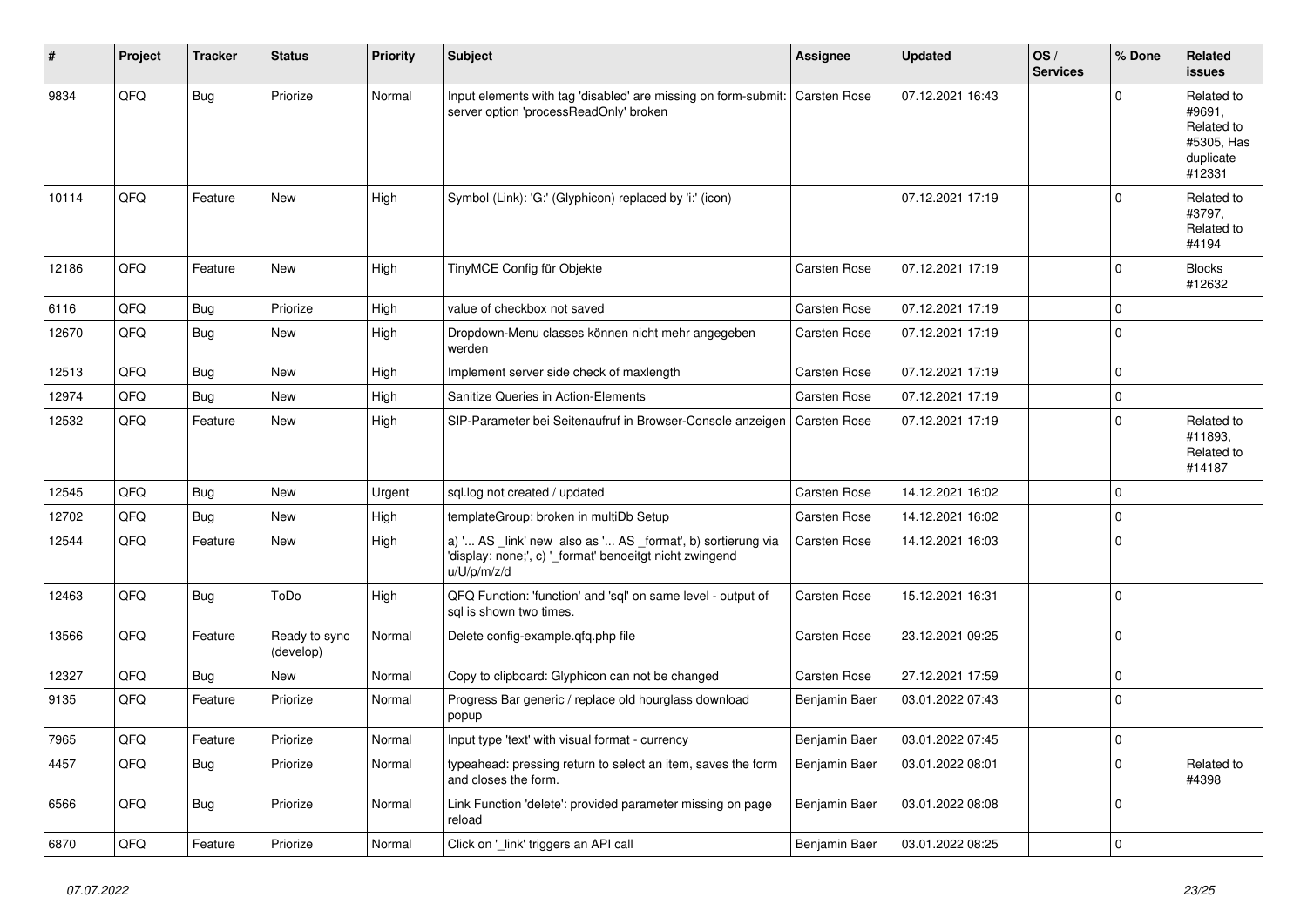| #     | Project | <b>Tracker</b> | <b>Status</b>     | <b>Priority</b> | Subject                                                                                                                                             | <b>Assignee</b> | <b>Updated</b>   | OS/<br><b>Services</b> | % Done      | Related<br>issues                           |
|-------|---------|----------------|-------------------|-----------------|-----------------------------------------------------------------------------------------------------------------------------------------------------|-----------------|------------------|------------------------|-------------|---------------------------------------------|
| 12476 | QFQ     | Feature        | <b>New</b>        | Normal          | clearMe: a) should trigger 'dirty', b) sticky on textarea resize                                                                                    | Benjamin Baer   | 04.01.2022 08:40 |                        | 0           | Related to<br>#9528                         |
| 13659 | QFQ     | <b>Bug</b>     | New               | Normal          | wrong sanitize class applied to R-store                                                                                                             | Carsten Rose    | 15.01.2022 14:23 |                        | $\mathbf 0$ |                                             |
| 13706 | QFQ     | Bug            | <b>New</b>        | Normal          | Wrong CheckType in FieldElement LastStatus of Form Cron                                                                                             | Carsten Rose    | 21.01.2022 18:20 |                        | $\mathbf 0$ |                                             |
| 4413  | QFQ     | Feature        | New               | Normal          | fieldset: show/hidden, modeSql, dynamicUpdate                                                                                                       | Carsten Rose    | 09.02.2022 15:19 |                        | $\mathbf 0$ |                                             |
| 5894  | QFQ     | Feature        | Feedback          | Normal          | Typeahead in Report: show/hide rows dynamically                                                                                                     | Carsten Rose    | 18.02.2022 08:50 |                        | $\Omega$    | Related to<br>#5893,<br>Related to<br>#5885 |
| 12395 | QFQ     | Bug            | ToDo              | High            | QFQ Function: Result two times shown                                                                                                                | Carsten Rose    | 18.02.2022 08:59 |                        | $\Omega$    |                                             |
| 5548  | QFQ     | Feature        | Some day<br>maybe | Normal          | 801 Textfiles/Scriptfiles als Thumbnail                                                                                                             | Carsten Rose    | 07.03.2022 16:26 |                        | $\Omega$    |                                             |
| 13843 | QFQ     | Feature        | New               | Normal          | Create JWT via QFQ                                                                                                                                  | Carsten Rose    | 19.03.2022 17:42 |                        | $\mathbf 0$ |                                             |
| 13841 | QFQ     | Feature        | New               | Normal          | Create PDF via iText - evaluate                                                                                                                     | Carsten Rose    | 19.03.2022 17:42 |                        | $\mathbf 0$ |                                             |
| 13757 | QFQ     | Feature        | <b>New</b>        | High            | QR / Bar-Code Plugin                                                                                                                                | Enis Nuredini   | 19.03.2022 17:43 |                        | $\Omega$    |                                             |
| 13700 | QFQ     | Feature        | New               | Normal          | Redesign gfg.io Seite                                                                                                                               | Carsten Rose    | 19.03.2022 17:43 |                        | $\mathbf 0$ |                                             |
| 13647 | QFQ     | <b>Bug</b>     | <b>New</b>        | Normal          | Autofocus funktioniert nicht auf Chrome                                                                                                             | Benjamin Baer   | 19.03.2022 17:44 |                        | $\mathbf 0$ |                                             |
| 13592 | QFQ     | Bug            | <b>New</b>        | Normal          | QFQ Build Queue: das vergeben von Tags klappt nicht. Es<br>werden keine Releases gebaut.                                                            | Carsten Rose    | 19.03.2022 17:45 |                        | $\Omega$    |                                             |
| 13528 | QFQ     | Bug            | <b>New</b>        | Normal          | qfq.io > releases: es wird kein neues Release angelegt                                                                                              | Benjamin Baer   | 19.03.2022 17:46 |                        | $\mathbf 0$ |                                             |
| 13467 | QFQ     | Feature        | <b>New</b>        | Normal          | ChangeLog Generator                                                                                                                                 | Carsten Rose    | 19.03.2022 17:46 |                        | $\Omega$    | Related to<br>#11460                        |
| 13460 | QFQ     | Bug            | New               | Normal          | Doc: Password set/reset  password should not processed<br>with 'html encode'                                                                        | Carsten Rose    | 19.03.2022 17:46 |                        | $\Omega$    |                                             |
| 13332 | QFQ     | Bug            | <b>New</b>        | Normal          | Multi Form: Required Felder werden visuell nicht markiert.                                                                                          | Carsten Rose    | 19.03.2022 17:47 |                        | $\mathbf 0$ |                                             |
| 13331 | QFQ     | Bug            | <b>New</b>        | Normal          | Multi Form: Clear Icon misplaced                                                                                                                    | Carsten Rose    | 19.03.2022 17:47 |                        | $\mathbf 0$ |                                             |
| 12716 | QFQ     | Bug            | <b>New</b>        | Normal          | template group: Pattern only applied to first instance                                                                                              | Carsten Rose    | 19.03.2022 17:47 |                        | $\mathbf 0$ |                                             |
| 12664 | QFQ     | Feature        | New               | Normal          | TinyMCE: report/remove malicous HTML/JS Code                                                                                                        | Carsten Rose    | 19.03.2022 17:47 |                        | $\Omega$    | Related to<br>#14320                        |
| 12603 | QFQ     | Feature        | New               | Normal          | Dropdown (Select), Radio, checkbox:<br>itemListAlways={{!SELECT key, value}}                                                                        | Carsten Rose    | 19.03.2022 17:47 |                        | $\mathbf 0$ |                                             |
| 12581 | QFQ     | Bug            | New               | Normal          | Form.forward=close: Record 'new' in new browser tab > save<br>(& close) >> Form is not reloaded with new created record id<br>and stays in mode=new | Carsten Rose    | 19.03.2022 17:48 |                        | l O         |                                             |
| 12520 | QFQ     | <b>Bug</b>     | New               | Normal          | Switch FE User: still active even FE User session expired                                                                                           | Carsten Rose    | 19.03.2022 17:48 |                        | $\mathbf 0$ |                                             |
| 12508 | QFQ     | Bug            | In Progress       | High            | qfq Form: sendMail                                                                                                                                  | Karin Niffeler  | 19.03.2022 17:48 |                        | $\mathbf 0$ |                                             |
| 12512 | QFQ     | <b>Bug</b>     | New               | Normal          | Some MySQL Installation can't use 'stored procedures'                                                                                               | Carsten Rose    | 19.03.2022 17:48 |                        | $\mathbf 0$ |                                             |